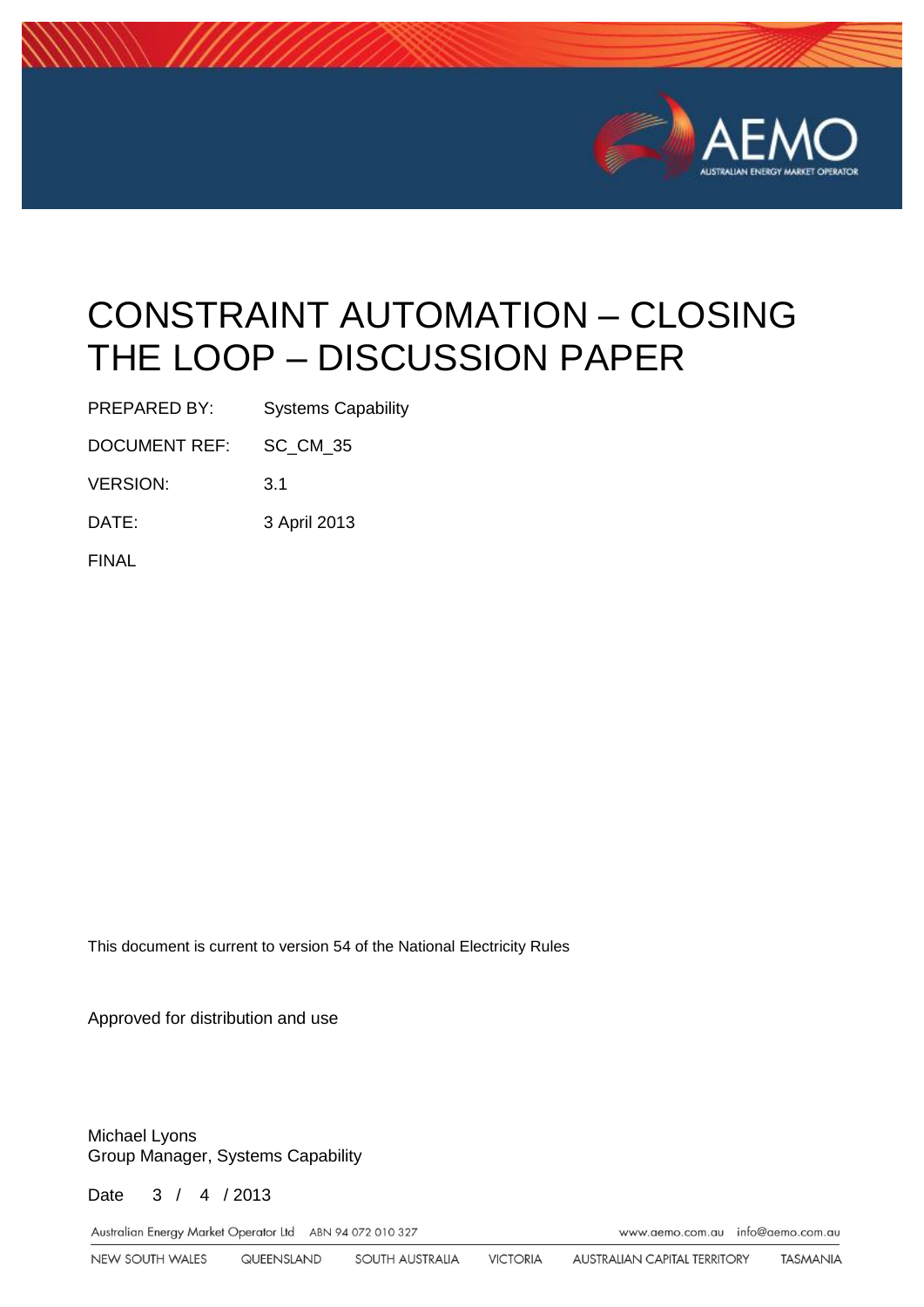

## Version Release History

| <b>VERSION</b> | <b>DATE</b>                                             | <b>AUTHOR</b>    | <b>PEER REVIEW</b> | <b>APPROVED</b>  | <b>COMMENTS</b>                                                                                                                                                        |
|----------------|---------------------------------------------------------|------------------|--------------------|------------------|------------------------------------------------------------------------------------------------------------------------------------------------------------------------|
| 3.1            | 3 April 2013                                            | <b>Ben Blake</b> |                    | Michael<br>Lyons | Added plain English examples                                                                                                                                           |
| 3              | 27 March<br>2013                                        | <b>Ben Blake</b> | <b>Edmund Hon</b>  | Michael<br>Lyons | Updated to latest AEMO template, corrected<br>website URLs, updated naming guidelines,<br>added section on system normal / outage<br>identification, minor corrections |
| $\overline{2}$ | 13 April<br>2012                                        | <b>Ben Blake</b> |                    | Michael<br>Lyons | Updated sections based on comments on v1                                                                                                                               |
| 1.1            | 13 July<br>2011                                         | <b>Ben Blake</b> |                    | Michael<br>Lyons | Updated definition of RTCA and added<br>reference to rating info on AEMO website                                                                                       |
| 1.0            | 7 July 2011                                             | <b>Ben Blake</b> |                    | Michael<br>Lyons | Updated future process diagram, clarified<br>future stages in section 8 and other minor<br>corrections                                                                 |
| 0.8            | 22 February<br>2011                                     | <b>Ben Blake</b> |                    |                  | Minor changes / clarifications, added failure<br>modes section, included more information on<br>benefits of the change                                                 |
| 0.7            | 14 January<br>2011                                      | <b>Ben Blake</b> |                    |                  | Draft for DPRG comment                                                                                                                                                 |
| $0.1 - 0.6$    | 29<br><b>December</b><br>$2010 - 13$<br>January<br>2011 | <b>Ben Blake</b> |                    |                  | Internal AEMO drafts                                                                                                                                                   |

This document has been created by the Systems Capability Division and will be reviewed from time to time.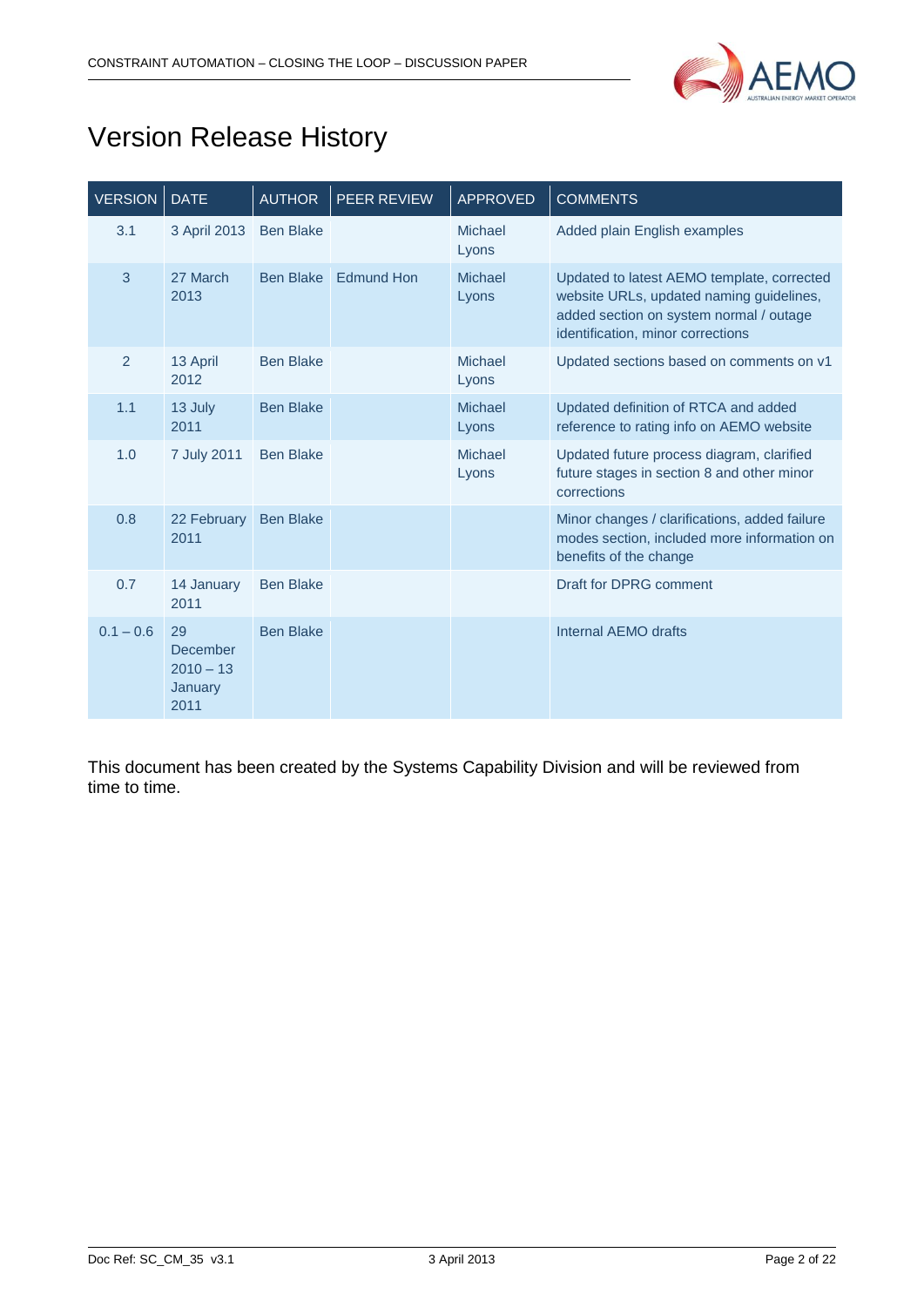

## Disclaimer

- a) Purpose This Guide has been produced by the Australian Energy Market Operator Limited (*AEMO*) to provide information about implementing constraint equations, as at the date of publication.
- b) No substitute This Guide is not a substitute for, and should not be read in lieu of, the National Electricity Law (NEL), the National Electricity Rules (Rules) or any other relevant laws, codes, rules, procedures or policies. Further, the contents of this Guide do not constitute legal or business advice and should not be relied on as a substitute for obtaining detailed advice about the NEL, the Rules, or any other relevant laws, codes, rules, procedures or policies, or any aspect of the national electricity market or the electricity industry.
- c) No Warranty While *AEMO* has used due care and skill in the production of this Guide, neither *AEMO*, nor any of its employees, agents and consultants make any representation or warranty as to the accuracy, reliability, completeness or suitability for particular purposes of the information in this Guide.
- d) Limitation of liability To the extent permitted by law, *AEMO* and its advisers, consultants and other contributors to this Guide (or their respective associated companies, businesses, partners, directors, officers or employees) shall not be liable for any errors, omissions, defects or misrepresentations in the information contained in this Guide, or for any loss or damage suffered by persons who use or rely on such information (including by reason of negligence, negligent misstatement or otherwise). If any law prohibits the exclusion of such liability, *AEMO*'s liability is limited, at *AEMO*'s option, to the re-supply of the information, provided that this limitation is permitted by law and is fair and reasonable.

© 2011-13 - All rights reserved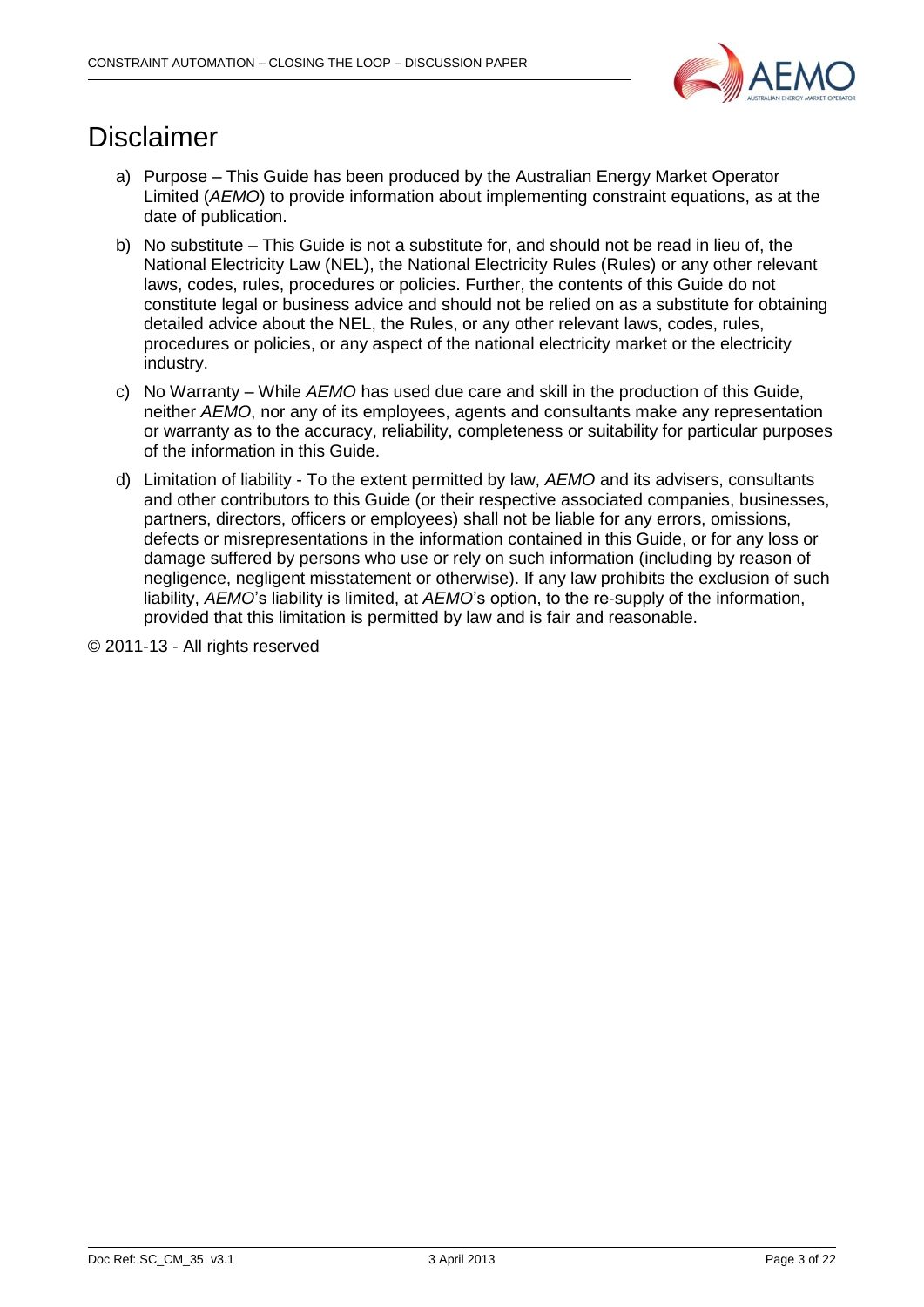

## Contents

| $\mathbf 1$    |  |  |  |  |  |
|----------------|--|--|--|--|--|
| 2              |  |  |  |  |  |
| 3              |  |  |  |  |  |
| 4              |  |  |  |  |  |
| 5              |  |  |  |  |  |
| 5.1            |  |  |  |  |  |
| 5.2            |  |  |  |  |  |
| 5.3            |  |  |  |  |  |
| 5.3.1<br>5.3.2 |  |  |  |  |  |
| 5.4            |  |  |  |  |  |
| 5.4.1<br>5.4.2 |  |  |  |  |  |
| 5.4.3          |  |  |  |  |  |
| 5.4.4          |  |  |  |  |  |
| 5.4.5<br>5.4.6 |  |  |  |  |  |
| 5.5            |  |  |  |  |  |
| 5.5.1          |  |  |  |  |  |
| 5.6            |  |  |  |  |  |
| 6              |  |  |  |  |  |
| 6.1            |  |  |  |  |  |
| 6.2            |  |  |  |  |  |
| 7              |  |  |  |  |  |
| 7.1            |  |  |  |  |  |
| 7.2            |  |  |  |  |  |
| 7.3            |  |  |  |  |  |
| 7.4            |  |  |  |  |  |
| 8              |  |  |  |  |  |
|                |  |  |  |  |  |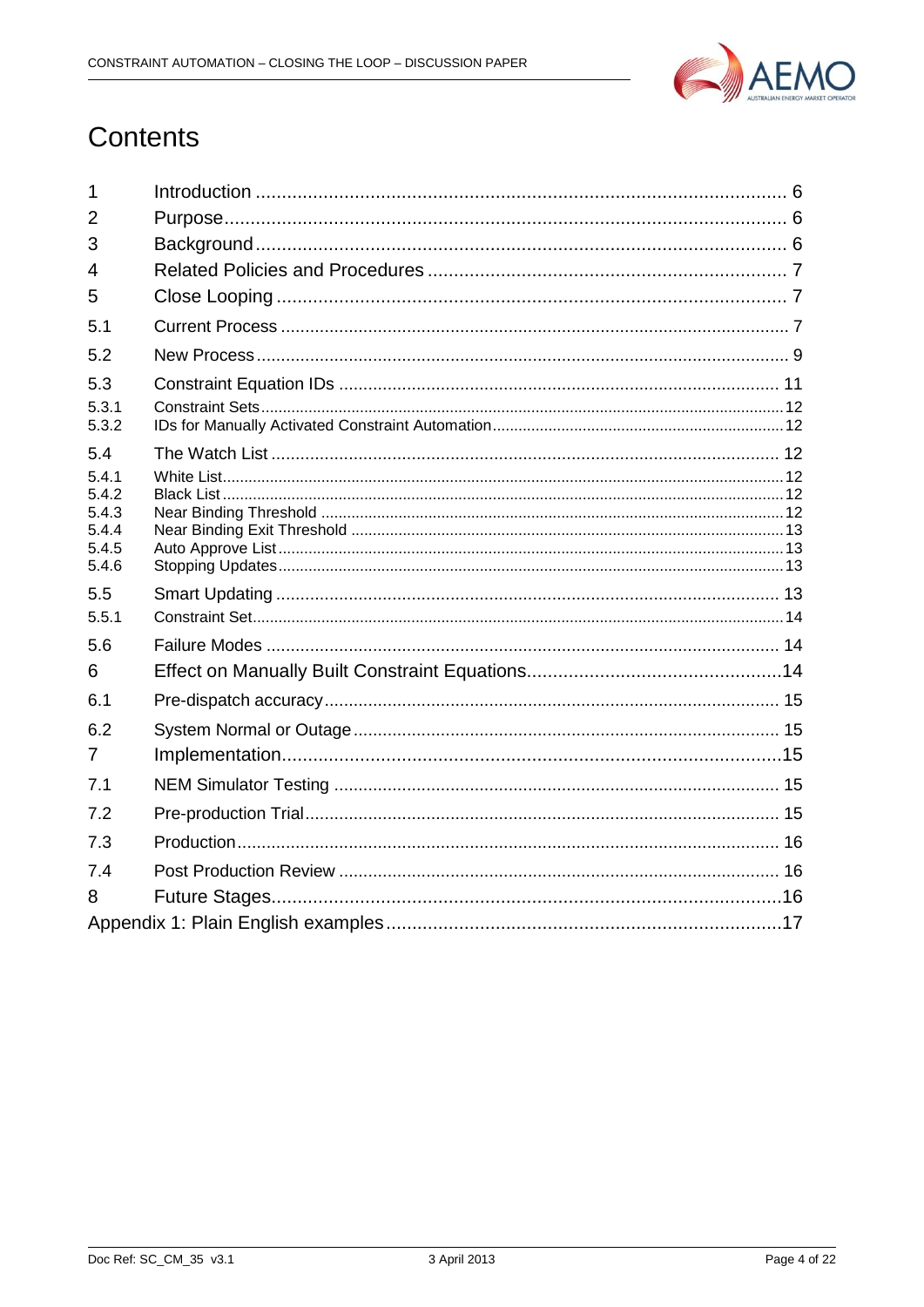

## GLOSSARY

- (a) In this document, a word or phrase *in this style* has the same meaning as given to that term in the NER.
- (b) In this document, capitalised words or phrases or acronyms have the meaning set out opposite those words, phrases, or acronyms in the table below.
- (c) Unless the context otherwise requires, this document will be interpreted in accordance with Schedule 2 of the *National Electricity Law*.

| <b>TERM</b>            | <b>MEANING</b>                                                                                                                                                                                                                                                                                                                                                                                                                                                                                                                                                                                                                |
|------------------------|-------------------------------------------------------------------------------------------------------------------------------------------------------------------------------------------------------------------------------------------------------------------------------------------------------------------------------------------------------------------------------------------------------------------------------------------------------------------------------------------------------------------------------------------------------------------------------------------------------------------------------|
| Constraint<br>equation | The mathematical representation that AEMO uses to manage power system limitations and FCAS<br>requirements in NEMDE.                                                                                                                                                                                                                                                                                                                                                                                                                                                                                                          |
| <b>EMS</b>             | Energy management system                                                                                                                                                                                                                                                                                                                                                                                                                                                                                                                                                                                                      |
| <b>LHS</b>             | Left hand side of a constraint equation. This consists of the variables that can be optimised by<br>NEMDE. These terms include scheduled or semi-scheduled generators, scheduled loads, regulated<br>Interconnectors, MNSPs or regional FCAS requirements.                                                                                                                                                                                                                                                                                                                                                                    |
| <b>MMS</b>             | Market management system                                                                                                                                                                                                                                                                                                                                                                                                                                                                                                                                                                                                      |
| Monitored<br>element   | The transmission element (either a line or transformer) whose flow is to be controlled so to avoid it<br>exceeding the rating of the transmission element                                                                                                                                                                                                                                                                                                                                                                                                                                                                     |
| <b>NBT</b>             | Near binding threshold                                                                                                                                                                                                                                                                                                                                                                                                                                                                                                                                                                                                        |
| <b>NBET</b>            | Near binding exit threshold                                                                                                                                                                                                                                                                                                                                                                                                                                                                                                                                                                                                   |
| <b>NEM</b>             | <b>National Electricity Market</b>                                                                                                                                                                                                                                                                                                                                                                                                                                                                                                                                                                                            |
| <b>NEMDE</b>           | National Electricity Market Dispatch Engine                                                                                                                                                                                                                                                                                                                                                                                                                                                                                                                                                                                   |
| <b>NOS</b>             | <b>Network Outage Schedule</b>                                                                                                                                                                                                                                                                                                                                                                                                                                                                                                                                                                                                |
| <b>PASA</b>            | Projected Assessment of System Adequacy                                                                                                                                                                                                                                                                                                                                                                                                                                                                                                                                                                                       |
| <b>RHS</b>             | Right hand side of a constraint equation. The RHS is pre-calculated and presented to the solver as<br>a constant; these terms cannot be optimised by NEMDE.                                                                                                                                                                                                                                                                                                                                                                                                                                                                   |
| <b>RTCA</b>            | Real time contingency analysis. This is an application in AEMO's EMS that continually monitors the<br>pre and post contingent element flows and alerts if element ratings are exceeded. The RTCA has a<br>list of elements (approximately 2000 are normally active) of which each is tripped in turn and a<br>power flow run. RTCA reports any elements that exceed their NORM, EMER or LDSH element<br>rating pre-contingent, and any elements that exceed their EMER or LDSH rating post-contingent.<br>The list can also include multiple element trips for cases where these are classified as credible<br>contingencies. |
| System normal          | The configuration of the power system where:<br>All transmission elements are in service, or<br>The network is operating in its normal network configuration<br>$\bullet$                                                                                                                                                                                                                                                                                                                                                                                                                                                     |
| <b>Tripped element</b> | The transmission element (either a line or transformer) that trips                                                                                                                                                                                                                                                                                                                                                                                                                                                                                                                                                            |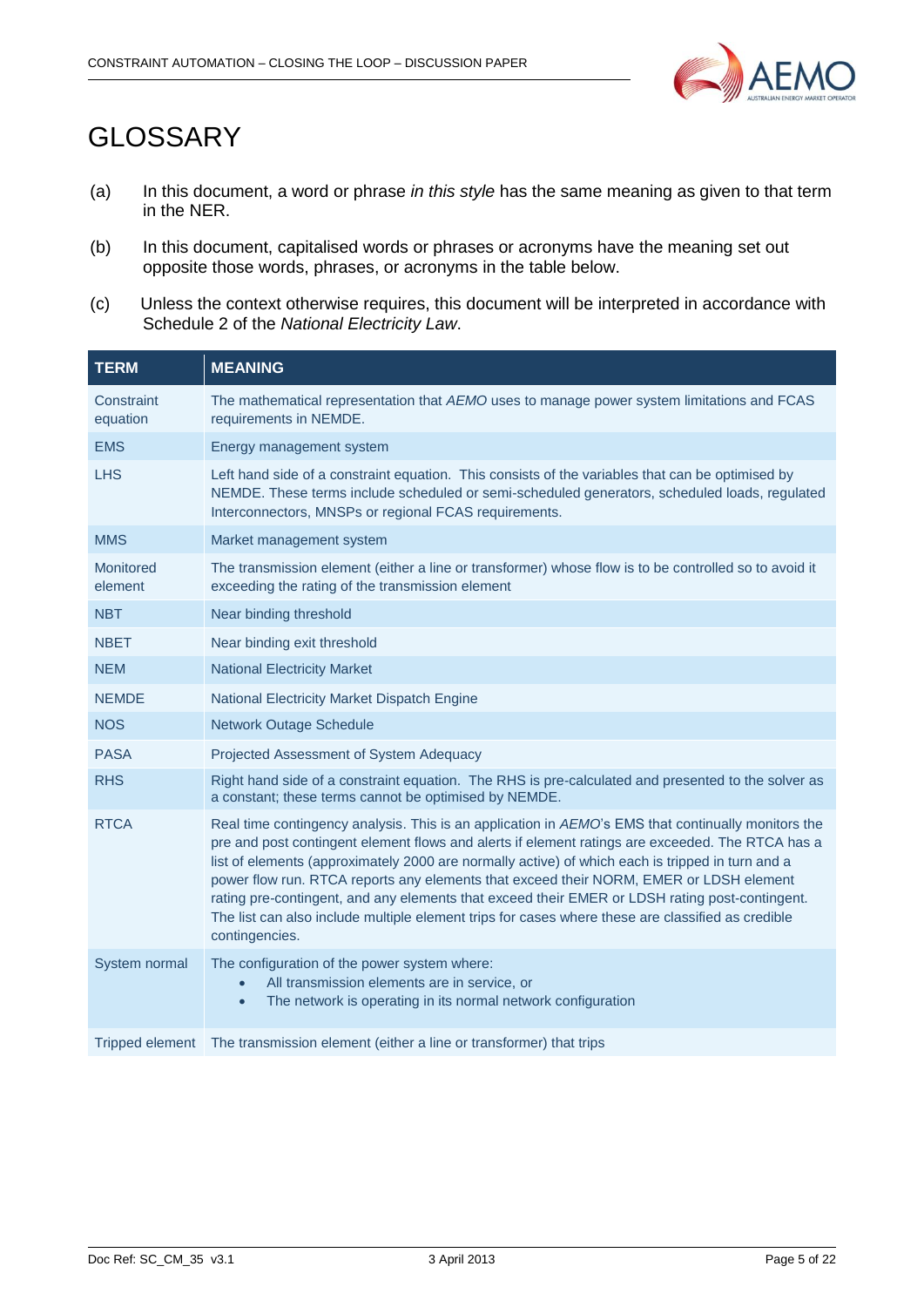

### <span id="page-5-0"></span>**1 Introduction**

- a) This document provides an explanation/background to *AEMO*'s plan for the next stages of the constraint automation.
- b) This document may be amended from time to time.
- c) If there is any inconsistency between this document and the NER, the NER will prevail to the extent of that inconsistency.

## <span id="page-5-1"></span>**2 Purpose**

The purpose of this document is to provide both *AEMO* and *market participants* with details on how *AEMO* remove the manual steps and allow the constraint automation to operate in "closed loop" mode, in the dispatch timeframe, such that the creation, updating and invocation of constraint equations is fully automated.

## <span id="page-5-2"></span>**3 Background**

The constraint automation is a software application in *AEMO*'s energy management system (EMS) that automatically generates thermal overload constraint equations based on the current or planned state of the power system. These constraint equations follow the constraint formulation guidelines as applied to manually constructed thermal overload constraint equations. Currently the constraint automation requires several manual steps to create and invoke constraint equations.

*AEMO*'s plan for the next stages of the constraint automation is to allow further automation of the process starting with the Dispatch timeframe and moving through 5 minute Pre-dispatch, 30 minute Pre-dispatch and potentially the PASA timeframes.

In summary the new constraint automation will have:

- Consistent constraint equation IDs based on the tripped and managed elements
- A list of tripped / managed elements that always have constraint equations created and updated. This is known as the white list.
- A list of cases where constraint equations are not to be created. This is known as the black list.
- Thresholds to ensure that constraint equations are activated before they are required and they are deactivated once they are not required
- Alarms for *AEMO*'s control room so that once new tripped / managed elements exceed thresholds they can be approved / not approved for invocation.

The benefits of this change are:

- Removal of the manual steps in the constraint automation process
- New constraint equations will be applied in NEMDE before they would bind unlike the current manually activated process
- The most optimal/accurate constraint equation will be applied for the current power system topology
- Consistent and predictable constraint equation IDs

This is not intended to replace any of the existing *AEMO* constraint building resources as only thermal constraint equations will be automated.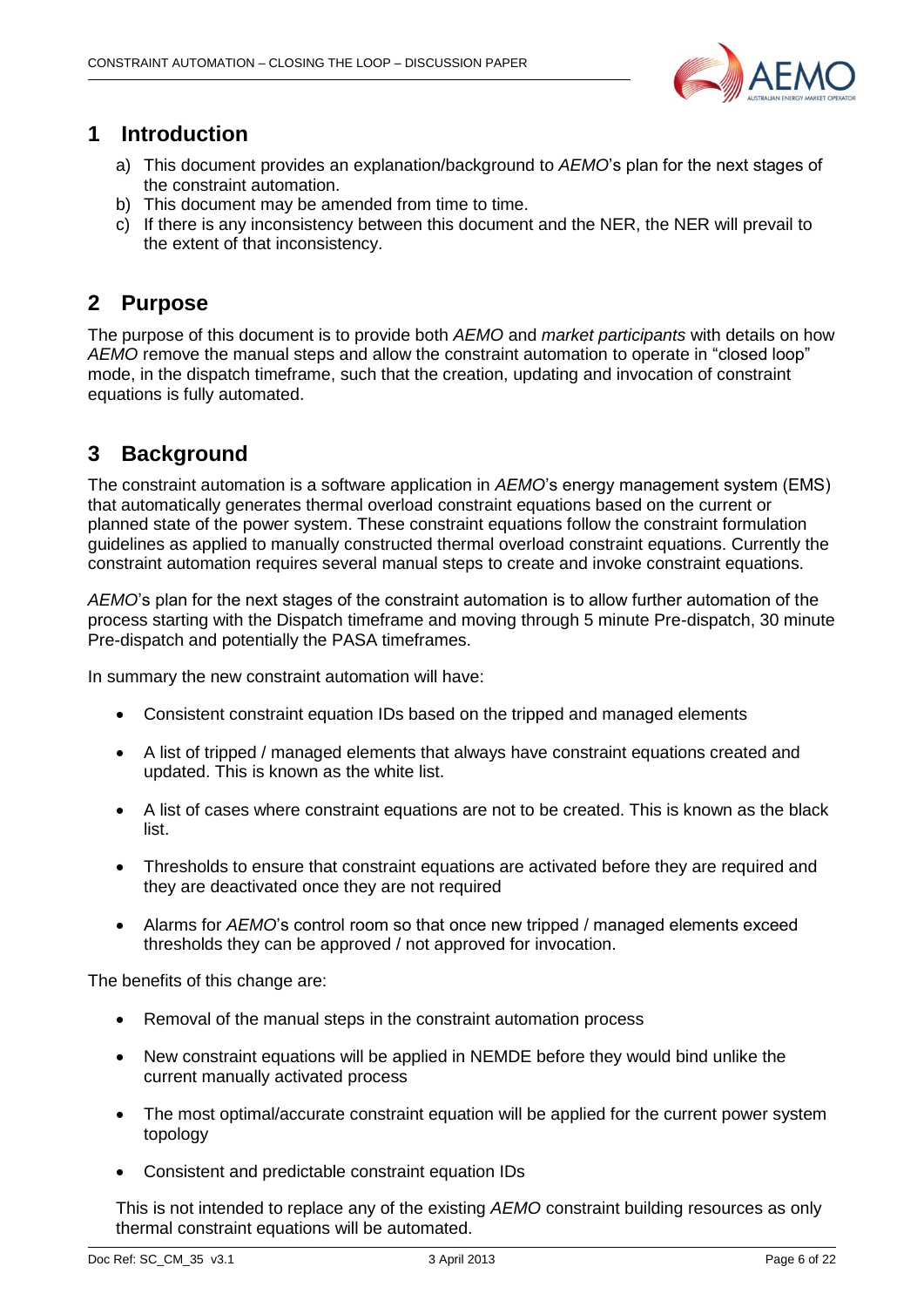

Before work is commenced on the next stage of the constraint automation, *AEMO* is seeking comment from both internal and external parties.

### <span id="page-6-0"></span>**4 Related Policies and Procedures**

- Constraint formulation guidelines (CFG): [http://www.aemo.com.au/Electricity/Market-](http://www.aemo.com.au/Electricity/Market-Operations/Congestion-Information-Resource/Constraint-Formulation-Guidelines)[Operations/Congestion-Information-Resource/Constraint-Formulation-Guidelines](http://www.aemo.com.au/Electricity/Market-Operations/Congestion-Information-Resource/Constraint-Formulation-Guidelines)
- Constraint naming guidelines: [http://www.aemo.com.au/Electricity/Market-](http://www.aemo.com.au/Electricity/Market-Operations/Congestion-Information-Resource/Policies-and-Processes/Constraint-Naming-Guidelines)[Operations/Congestion-Information-Resource/Policies-and-Processes/Constraint-Naming-](http://www.aemo.com.au/Electricity/Market-Operations/Congestion-Information-Resource/Policies-and-Processes/Constraint-Naming-Guidelines)**[Guidelines](http://www.aemo.com.au/Electricity/Market-Operations/Congestion-Information-Resource/Policies-and-Processes/Constraint-Naming-Guidelines)**
- Congestion information resource (CIR): [http://www.aemo.com.au/Electricity/Market-](http://www.aemo.com.au/Electricity/Market-Operations/Congestion-Information-Resource)[Operations/Congestion-Information-Resource](http://www.aemo.com.au/Electricity/Market-Operations/Congestion-Information-Resource)
- Transmission Equipment Rating (TER): [http://aemo.com.au/Electricity/Data/Network-](http://aemo.com.au/Electricity/Data/Network-Data/Transmission-Equipment-Ratings)[Data/Transmission-Equipment-Ratings](http://aemo.com.au/Electricity/Data/Network-Data/Transmission-Equipment-Ratings)

## <span id="page-6-1"></span>**5 Close Looping**

#### <span id="page-6-2"></span>**5.1 Current Process**

The first stage of the constraint automation was commissioned on 21st December 2007. The primary aim of this stage was to allow on-line staff to create thermal overload constraint equations for power system conditions where there were no existing constraint equations or the existing constraint equations did not operate correctly.

The second stage delivered incremental improvements to help support further automation. These changes included: operating margins set to *AEMO* standard for region and voltage level or per element, sub-regional loads in Pre-dispatch, RHS scaling factor thresholds (to support the constraint formulation guidelines) and improved synchronisation of SPD IDs between EMS and *AEMO*'s market management system (MMS).

In both these stages there are a number of manual steps: from manually copying a study case, selection of contingency analysis violations to convert into constraint equations, sending to *AEMO*'s market systems and invoking the new constraint set. The following figure details the current workflow for the constraint automation.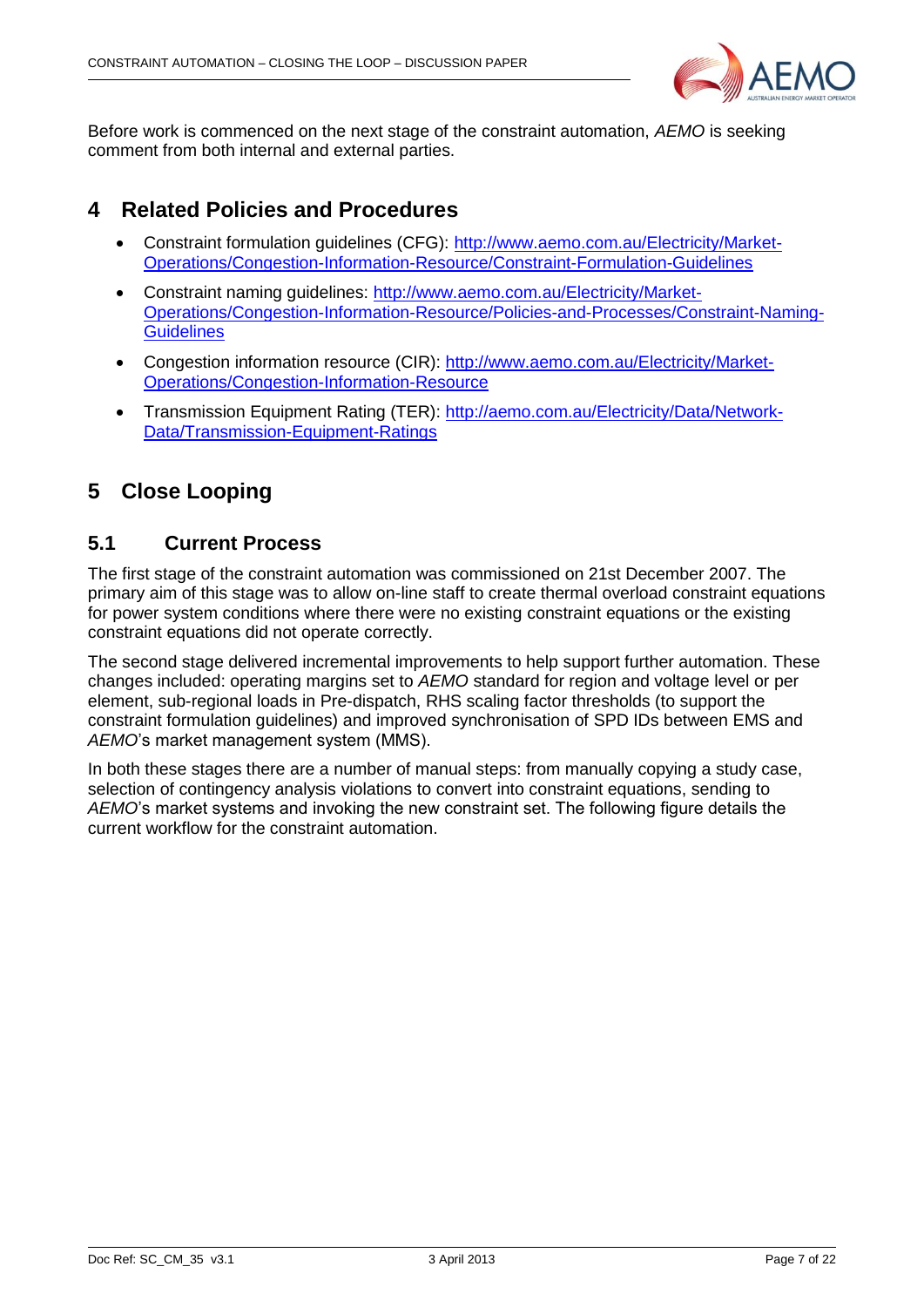



<span id="page-7-0"></span>*Figure 1 - Current Constraint Automation Process*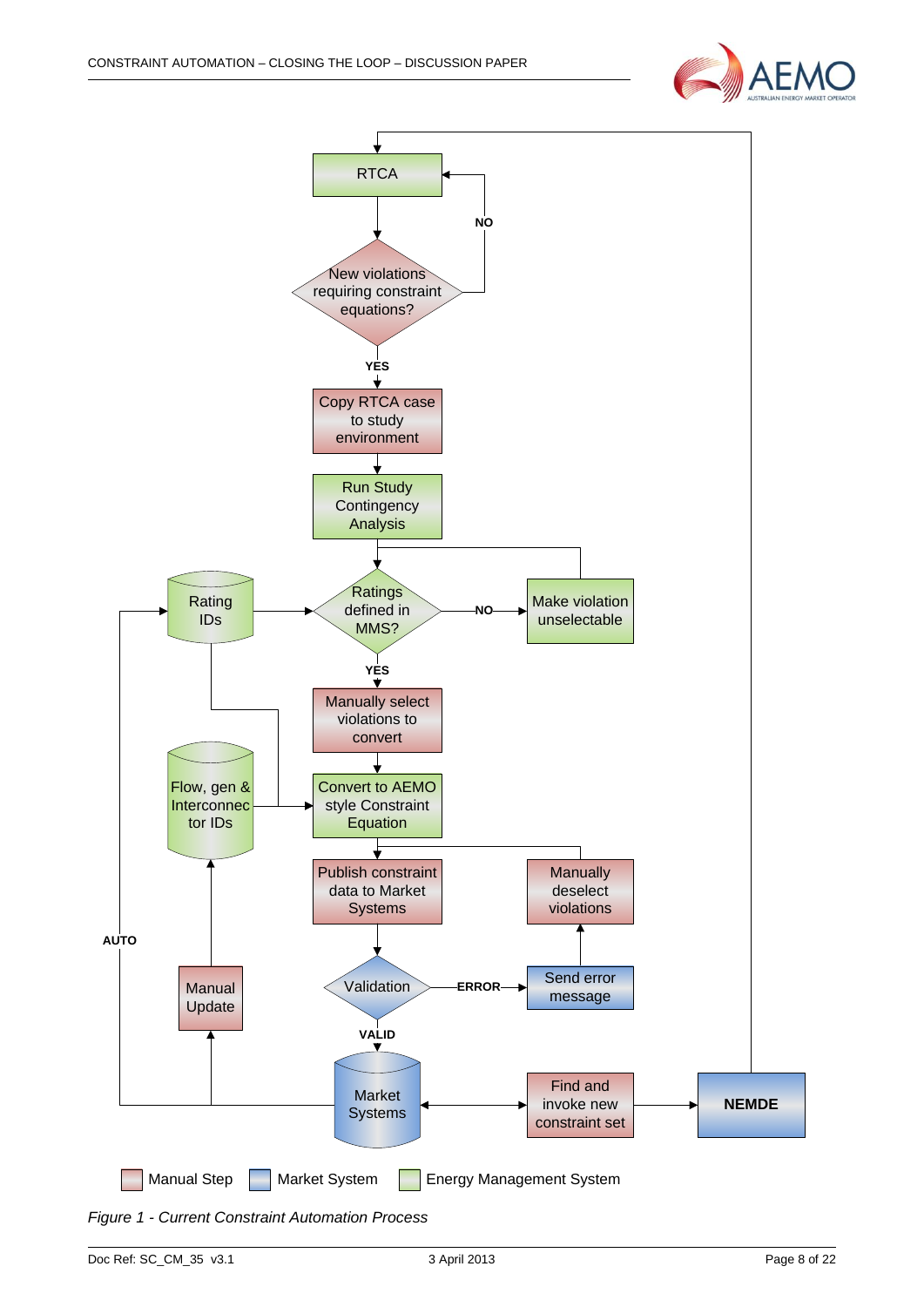

#### <span id="page-8-0"></span>**5.2 New Process**

The proposed third stage of the constraint automation will remove most of the existing manual steps (indicated in red boxes in [Figure 1\)](#page-7-0). These changes will allow the creation, updating, activation and deactivation of constraint equations to be automated in Dispatch. The core element to the removal of the manual steps is the watch list which will force creation and updating of constraint equations and block their creation for cases where the constraint automation is not effective.

[Figure 2](#page-9-0) and the following sections describe the changes for the new process in detail. The remaining manual processes will be the maintenance of the white/black/auto approve lists [\(5.4\)](#page-11-2) and activation, by *AEMO*'s control room, of constraint equations that do not appear in any of the white, black or approve lists

[Figure 2](#page-9-0) details the process for a single violation from *AEMO*'s real time contingency analysis (RTCA). For multiple violations the process is run multiple times. "STOP" indicates the violation being processed is stopped, no constraint equation or set changes are made and then the next violation (if any) is processed.

Constraint equations produced by the constraint automation will be published via the same MMS data model as existing manually constructed constraint equations.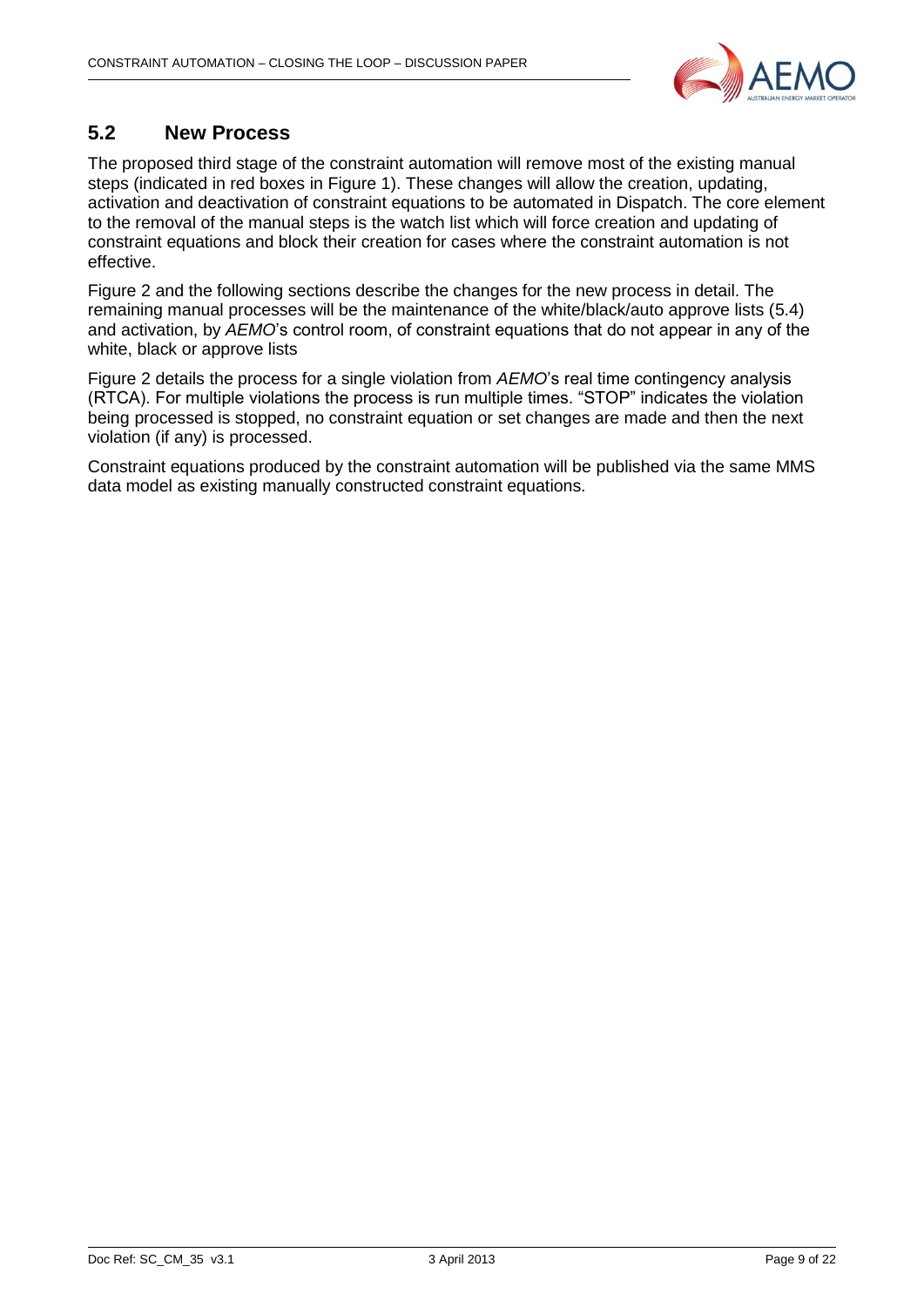

<span id="page-9-0"></span>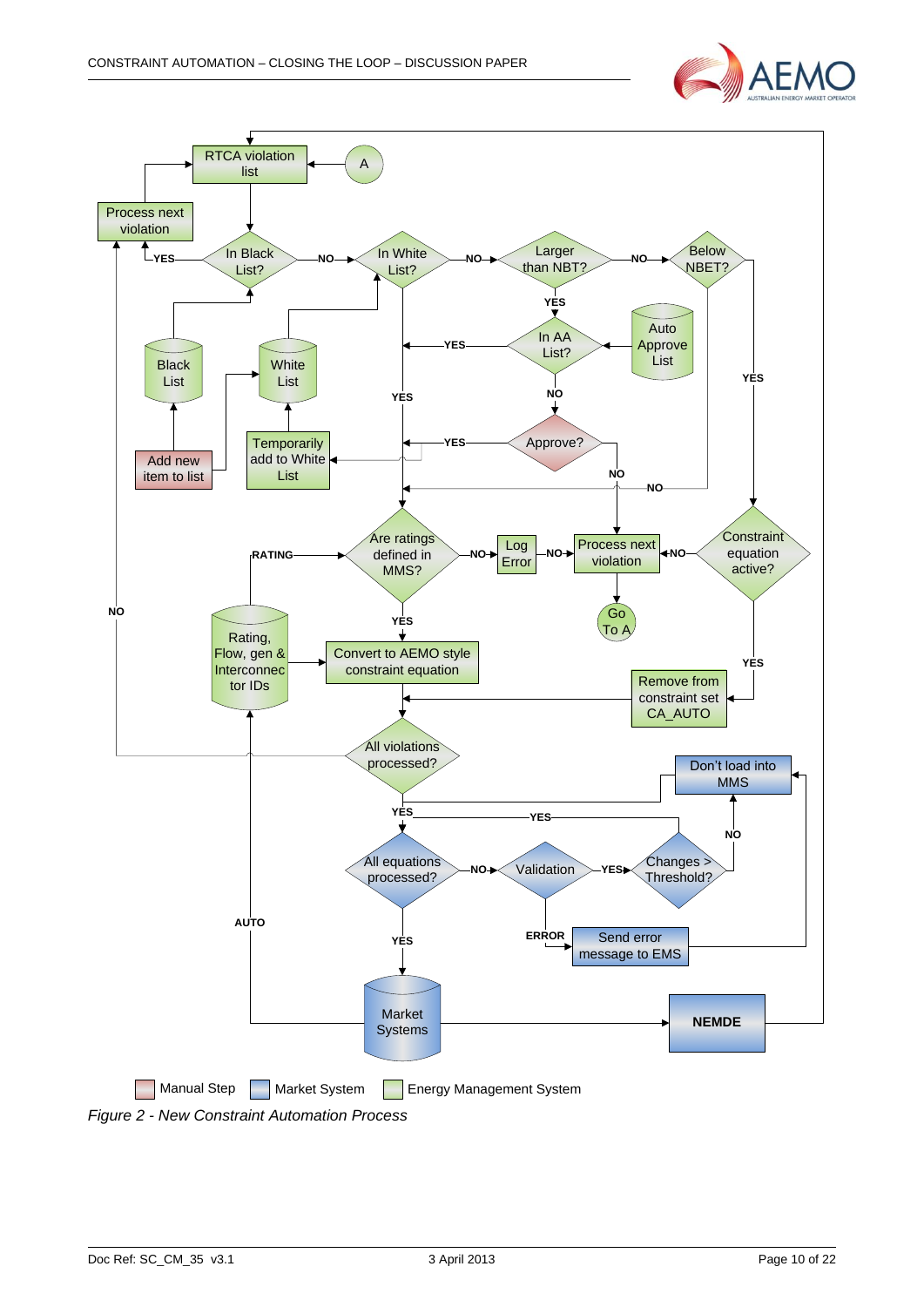

### <span id="page-10-0"></span>**5.3 Constraint Equation IDs**

To provide better information to both AEMO staff and participants, automatically built and updated constraint equations IDs will be based on identifiers for the tripped and managed elements. The IDs will then be consistent across any number of network conditions.

Unlike manually built constraint equation IDs the constraint automation will not include information on whether the constraint equation is for system normal or outage conditions. It is impractical to try and identify the outage(s) as a part of the constraint equation IDs created by the constraint automation. This information is better obtained from the network outage schedule (NOS).

The IDs will be prefixed with a single character representing the regional location of the sending end of the monitored element. Lastly the ID will only contain a single ">" character so that the ID can remain consistent even if the interconnectors and generators move on and off the LHS with changing network conditions.

The general form of the constraint equation ID will be:

*Region ID > Tripped Element ID "\_" Monitored Element ID*

- *1) The Region ID is a single character representing the regional location of the sending end of the monitored element*
- *2) Each element ID is made up of 2 or 3 character identifier for each substation in the positive direction of flow (for example for flow from Murray to Upper Tumut is MSUT). These IDs are consistent with AEMO's constraint naming guidelines.*
- *3) For no element trip the tripped element ID is "NIL"*
- *4) Transformers include a TX after the substation ID followed by a single character indicating the receiving end winding. "H" is used for the high voltage winding and "L" for the low voltage winding.*
- *5) Where there are 2 or more elements between substations these will include the element number after the element ID*
	- *a. When the constraint equation ID has greater than 20 characters the element numbers will not be included*
- *6) Tee'd lines are identified as if they were separate lines and the tee point having its own ID (for example Liapootah to Cluny tee section is LICL and the Cluny tee to Chapel St section is CLCS)*
- *7) Where Yallourn W1 appears on the LHS two constraint equations are created for the two different modes. These have a suffix of "\_A" for Yallourn W1 switched to the 500 kV and a suffix of "\_B" for 220 kV*

| -ID           | <b>EXPLAINATION</b>                                                                                           |  |  |  |
|---------------|---------------------------------------------------------------------------------------------------------------|--|--|--|
| N>LDNC LDTM   | Trip of Liddell to Newcastle (81) line, avoid overload of Liddell to Tomago (82) line                         |  |  |  |
| V>NIL SMTXL A | South Morang F2 transformer overload on no line trips, Yallourn W1 switched to the 500 kV                     |  |  |  |
| T>SHGT1 PMSH  | Trip of Sheffield to Georgetown, avoid overloading Palmerston to Sheffield                                    |  |  |  |
| Q>CLWU CLST   | Trip of Calvale to Wurdong (871), avoid overloading Calvale to Stanwell (855)                                 |  |  |  |
|               | S>SETXH1 SETXH2 Trip of one South East transformer, avoid overloading on the remaining South East transformer |  |  |  |
| V>DDMS1 DDMS2 | Trip of Dederang to Murray #1 line, avoid overloading Dederang to Murray #2                                   |  |  |  |

#### *Table 1 - Example Constraint Equation IDs*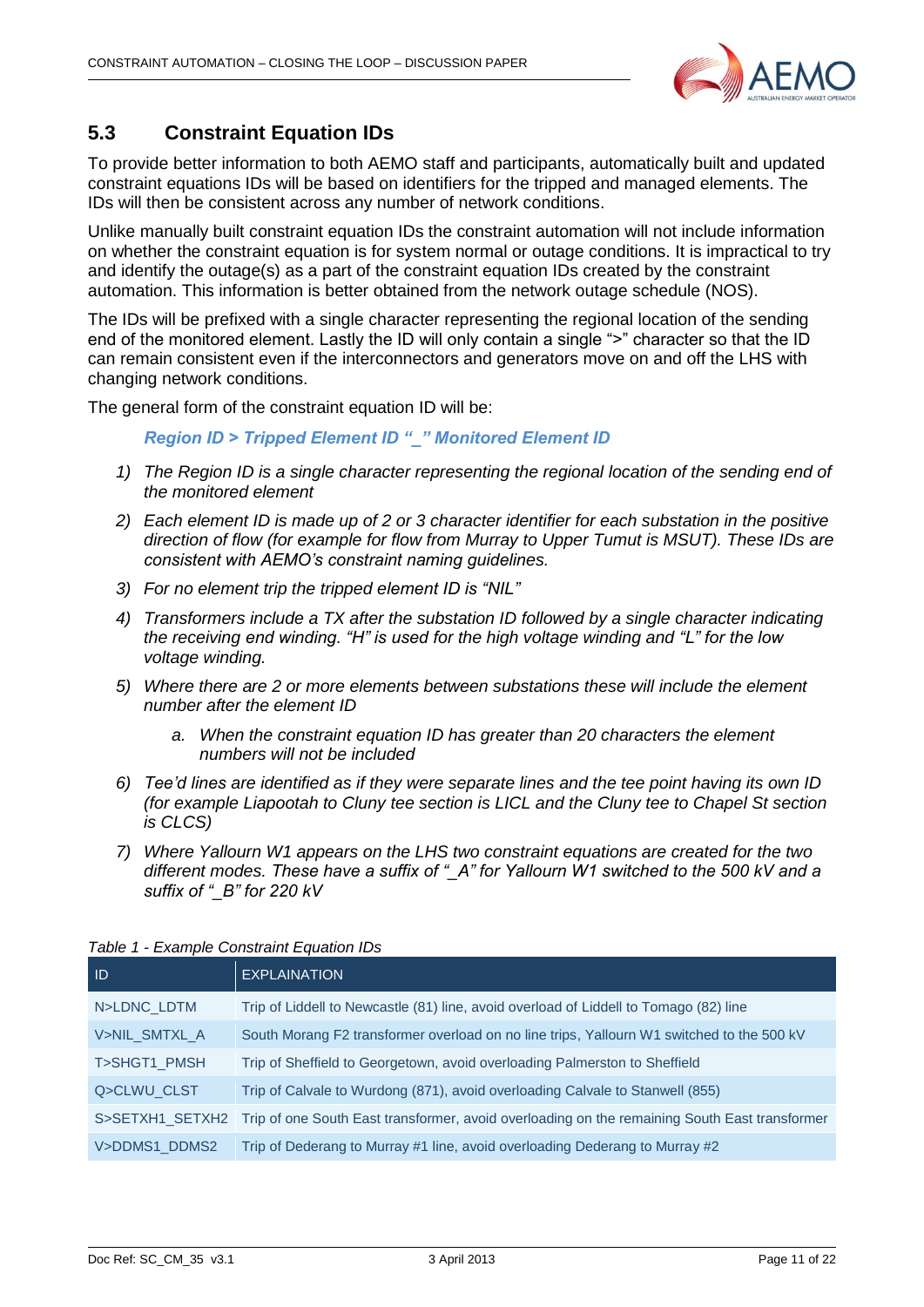

#### <span id="page-11-0"></span>**5.3.1 Constraint Sets**

The constraint automation will add constraint equations to a single constraint set called CA\_AUTO which will remain permanently invoked.

#### <span id="page-11-1"></span>**5.3.2 IDs for Manually Activated Constraint Automation**

To avoid overwriting the automatically built and updated constraint equations the existing manually activated constraint automation will not follow the rules outlined above for IDs. Instead the IDs will retain the existing prefix of "CA" followed by unique IDs for each selected tripped/managed element as the existing system (for example: CA\_BPS\_3C1D7AE0\_01, CA\_BPS\_3C1D7AE0\_02).

#### <span id="page-11-2"></span>**5.4 The Watch List**

The watch list provides the core functionality for the 3 main lists that determine which constraint equations are created by the constraint automation. Each of the three lists (white, black and auto approve) are mutually exclusive lists of tripped/monitored elements.

#### <span id="page-11-3"></span>**5.4.1 White List**

The white list is a list of tripped/monitored element pairs which will always have constraint equations active in NEMDE and updated based on the current network topology. Updates will occur no matter if they are exceeding ratings (pre or post contingent) in *AEMO*'s real time contingency analysis or not. This will allow the non-binding interconnector limits to be set correctly even as is currently done with the manually built constraint equations.

*AEMO*'s constraint builders will test and provide a default list of tripped/monitored elements. It is expected this will be a small list compared to the current system normal list.

*AEMO*'s control room will also have the facility to temporarily add tripped / monitored elements to the white list.

#### <span id="page-11-4"></span>**5.4.2 Black List**

The Black list is a list of tripped/monitored elements that are not to be created by the constraint automation, no matter the results presented in *AEMO*'s RTCA. This will primarily be used for cases where constraint automation cannot create appropriate constraint equations (for example due to control schemes, the Tasmanian network control special protection scheme (NCSPS), generator contingencies or automatic switching between 15 min and 30 min ratings) and a manually built constraint equation is required.

The tripped/monitored elements in the black list will be managed by current processes such as: manually constructed constraint equations, control schemes or network switching.

*AEMO*'s control room will also have the facility to temporarily add tripped / monitored elements to the black list.

#### <span id="page-11-5"></span>**5.4.3 Near Binding Threshold**

To ensure constraint equations are activated before there is binding or violating conditions in NEMDE, the constraint automation will flag new thermal overloads (that is those not currently in the white list) before the element rating is exceeded. The flagging will occur once the pre or postcontingent flow on the managed element exceeds a percentage of the monitored element rating. This threshold is known as the near binding threshold (NBT).

The NBT will not be hard coded in the constraint automation software and will be configurable via the existing constraint automation parameters display in EMS. Similar to other configurable parameters (such as LHS and RHS thresholds) this will only be able to be modified by EMS staff. It is not intended for the NBT to be used to manually force the creation and invocation of constraint equations in real time, as this functionality will be provided by the white list.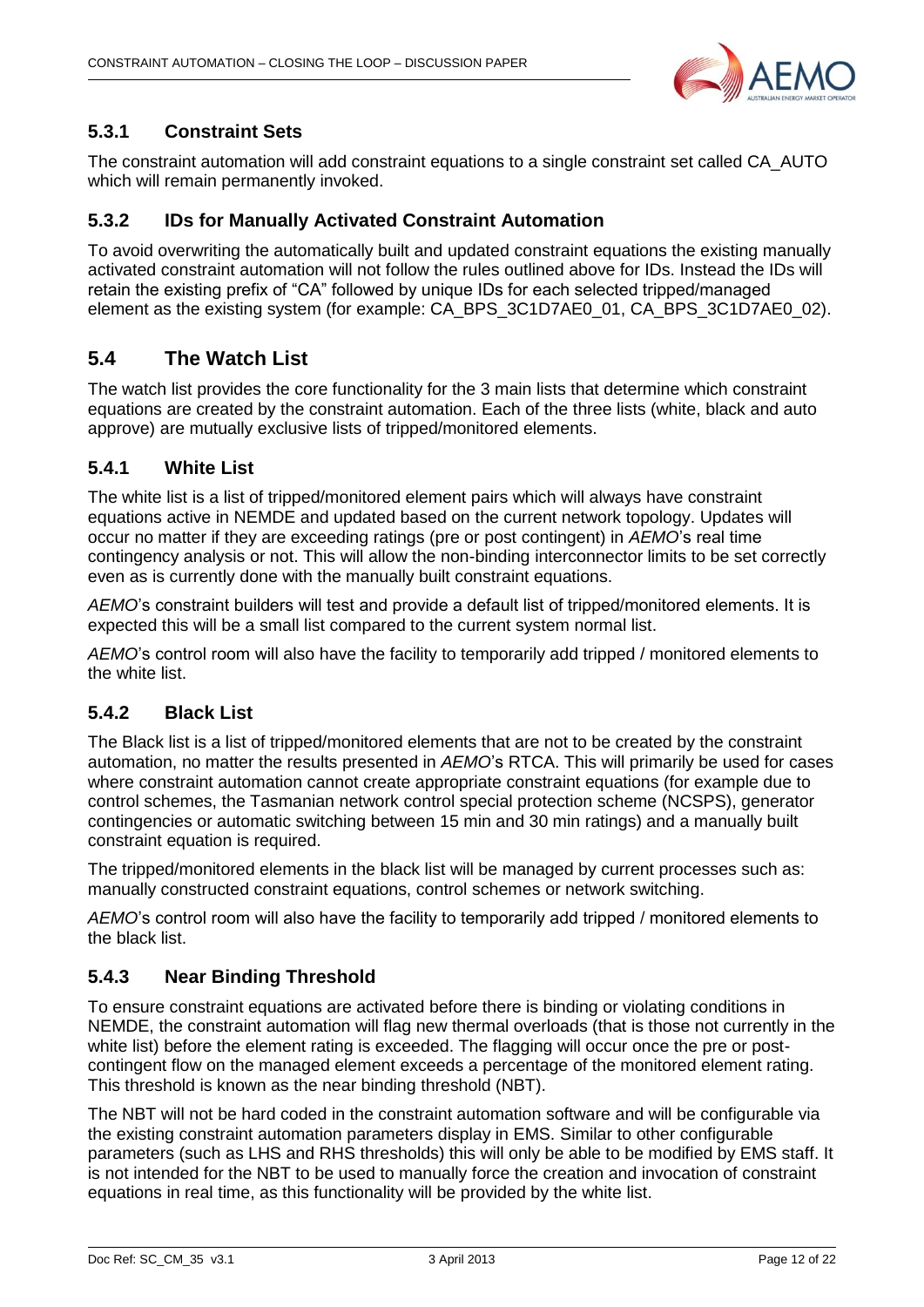

Initially the NBT will be set to 90% of the monitored element rating and the appropriateness of this value will be confirmed through the NEM Simulator and Pre-Production testing phases. If individual cases require a lower NBT then these will be handled by adding the monitored/tripped lines to the white list.

#### <span id="page-12-0"></span>**5.4.4 Near Binding Exit Threshold**

To ensure that constraint equations that are no longer required to manage thermal overloads are deactivated appropriately the constraint automation uses another threshold, the near binding exit threshold (NBET). Once the pre or post contingent flow on the monitored element falls below the threshold for a sustained period of time (the NBET time threshold) the constraint equation is automatically deactivated, no approval from *AEMO*'s control room staff is required.

Similar to the NBT, the NBET and the NBET time threshold will be configurable via the constraint automation parameters display. The NBET will initially be set to 85% of the monitored element rating. The NBET time threshold will initially be set to 15 minutes. Both values will be confirmed through NEM Simulator and Pre-Production testing.

#### <span id="page-12-1"></span>**5.4.5 Auto Approve List**

This list contains the tripped/monitored elements that the constraint automation will automatically create and invoke constraint equations once certain thresholds (described in the next section) are exceeded. This list will be maintained and modified by *AEMO*'s constraint builders.

Only the tripped/monitored elements that are in the auto approve list will have constraint equations automatically created and invoked once the NBT is exceeded. Where the tripped/monitored element is not in the auto approve or black list *AEMO*'s control room staff will be alerted and will need to approve the creation and activation of the new constraint equation. The monitored/tripped element will remain approved (so that *AEMO*'s control room is not continually approving the same constraint equation) until the post contingent flow on the monitored element falls below the near binding exit threshold (see [5.4.4\)](#page-12-0).

The manual approval step will not stop updates of constraint equations generated by the white list or auto approve list.

When constraint equations are manually approved, AEMO's constraint builders will assess whether or not the tripped/monitored elements should be added to either the white or auto approve lists.

#### <span id="page-12-2"></span>**5.4.6 Stopping Updates**

There are cases (such as bushfires and storms) where there is a large number of trip and reclose events in a short period of time and it is possible that constraint automation could produce constraint equations which are no longer valid. *AEMO*'s control room staff will be able to manually, via the watch list, pause updating / creating new constraint equations either on an individual basis, regional or NEM wide.

#### <span id="page-12-3"></span>**5.5 Smart Updating**

Constraint equations that are generated due to the tripped / monitored element pair being in the white list will be automatically updated when power system conditions change. Changes will only occur when there is a large enough change on either the LHS or RHS. This is simply a practical matter as otherwise there will be new versions of each constraint equation every 5 minutes.

As large enough changes would generally indicate network topology changes this will allow *AEMO* and participants to see this via new versions of constraint equations.

Thresholds that will trigger a new version:

 A LHS or RHS factor changes by more than 5%. This value will be configurable in the application settings and will only be able to be modified by MMS staff. The value will be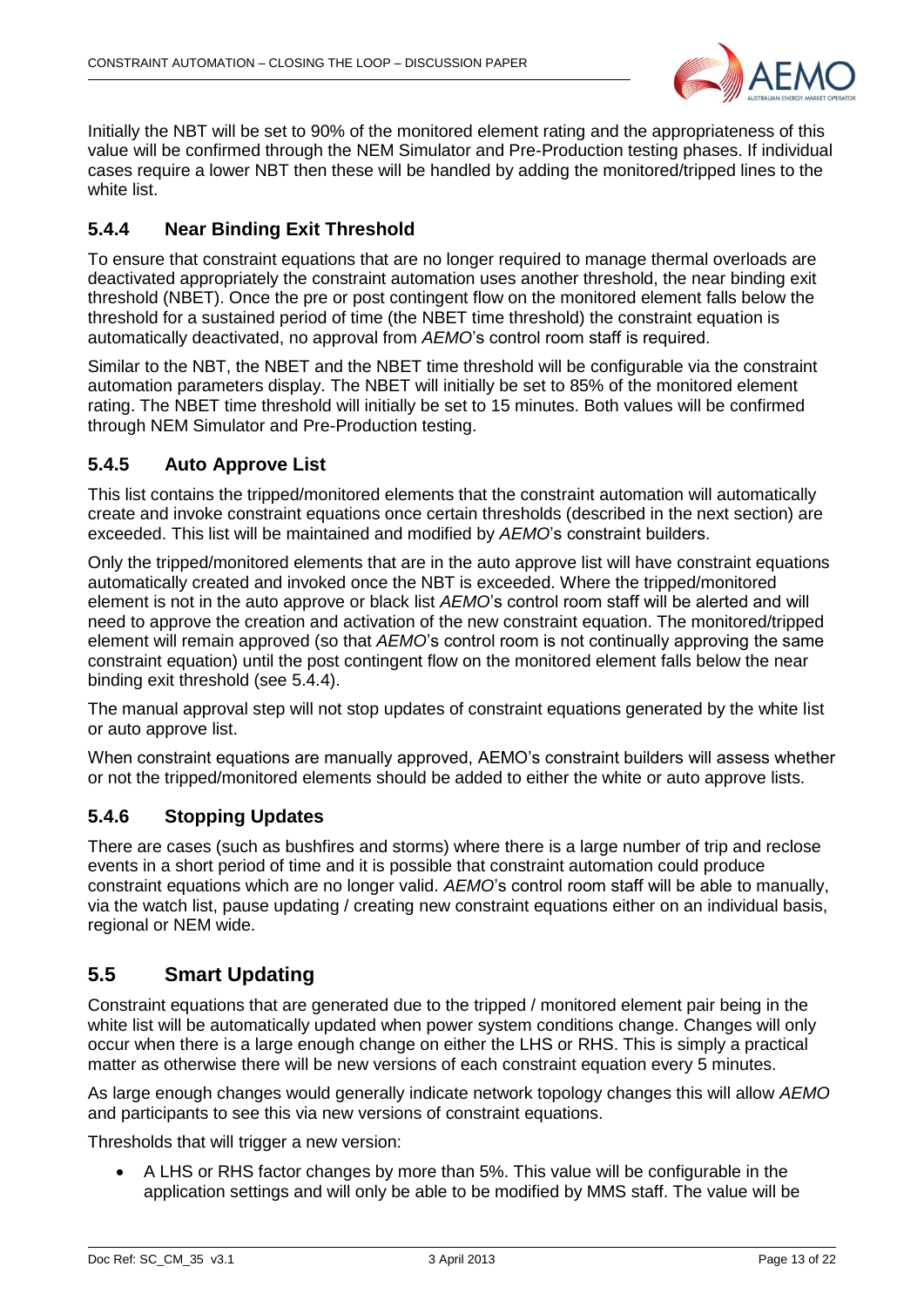

confirmed through testing. Terms that will have their factors monitored include: generator MW, interconnector flow, line flow and transformer flow.

- Terms move from LHS to RHS (or vice versa). This will also be governed by a threshold value so to avoid constraint equation changes when there are only very small changes in the factor (such as 0.072 to 0.068). This threshold value will work similarly to the factor changes and will initially be set at 0.005
- New generators / interconnectors appear or are removed from the LHS or RHS (for example when a new generator is registered or de-registered)

#### <span id="page-13-0"></span>**5.5.1 Constraint Set**

The constraint set (CA\_AUTO) is only to be changed in the MMS if constraint equations are added or removed from the set.

#### <span id="page-13-1"></span>**5.6 Failure Modes**

The constraint automation relies on the state estimator to calculate the coefficients and SCADA data to supply the RHS of constraint equations. In general the change to the constraint automaton running in closed loop mode does not change the way these failure modes work for the existing constraint automation or manually constructed constraint equations.

If either state estimator or SCADA fail the following actions are followed:

- SCADA failure at one end of a transmission element. The constraint automation would continue to operate. There are approximately 50 of these a year and they have a low impact due to the following measures:
	- o Most of the line-flows used by constraint equations (whether manually constructed or built by the existing constraint automation) use a data point from EMS that will use the remote end of the line flow on failure of the primary end
	- o Last good value. When a point goes bad the MMS uses the last good value.
	- o State estimator replaced. This is done manually by the *AEMO* control room and in general for a single failure point the state estimator will most likely be able to estimate the flow.
- State estimator fails to solve. The constraint automation relies on the results of the state estimator so no constraint equations will be built or updated with a failed state estimator. The existing constraint equation versions will remain active in the MMS. Failures of the state estimator are unlikely and only occur 4 or 5 times per year. As the state estimator is used by *AEMO*'s control room for many of the monitoring tools (such as the contingency analysis) these failures are quickly reported and rectified.
- SCADA failure in an entire region. State estimator will fail to solve as there is a requirement for 65% good SCADA in a region. Similarly to the dot point above, this will stop the constraint automation updating constraint equations that have tripped or monitored lines in that region. These failures occur, on average, 5 or 6 times per year and for several minutes at a time. These normally occur when TNSPs and *AEMO* are doing an EMS database failover.

## <span id="page-13-2"></span>**6 Effect on Manually Built Constraint Equations**

The constraint automation will not be able to create all thermal overload constraint equations (see examples in [5.4.2\)](#page-11-4). Manually built thermal overload constraint equations will initially be applied alongside those created by the constraint automation until *AEMO* is confident constraint automation can reliably determine thermal overload constraint equations for the NEM.

As this stage the constraint automation will only implement constraint equations in the Dispatch timeframe, Pre-dispatch and PASA thermal overload constraint equations will continue to be maintained by the existing manual process.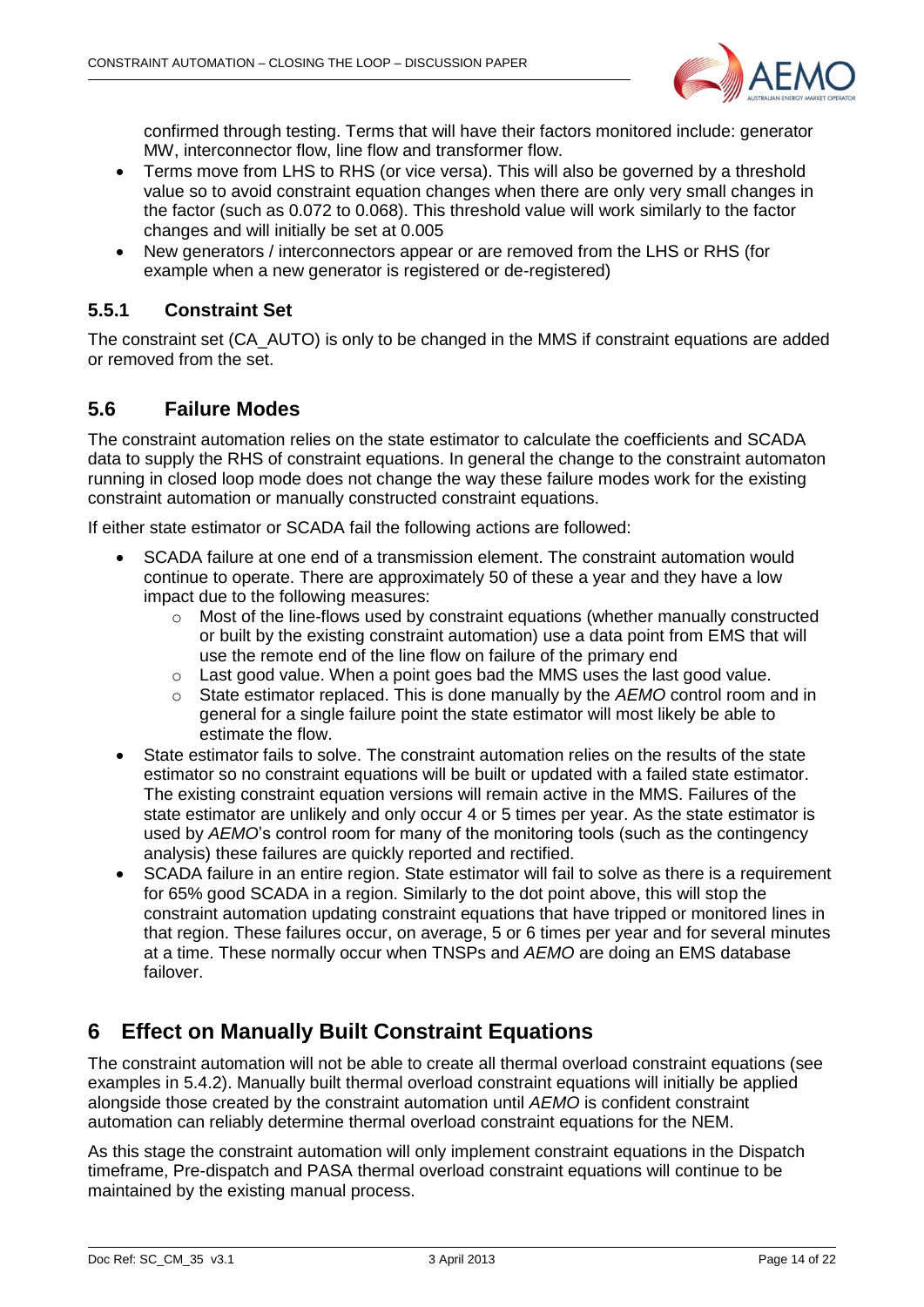

#### <span id="page-14-0"></span>**6.1 Pre-dispatch accuracy**

Currently *AEMO* monitors the performance of the Dispatch and Pre-dispatch RHSs of constraint equations (both 0 and 4 hours out). When the constraint automation is implemented in closed loop mode the constraint equation IDs will be mismatched (dispatch will use the constraint automation created ones whereas Pre-dispatch will use manually constructed ones). *AEMO* will investigate ways of measuring the performance of the Dispatch / Pre-dispatch constraint equations following the implementation of the constraint automation.

### <span id="page-14-1"></span>**6.2 System Normal or Outage**

The constraint automation produces constraint equation IDs that do not identify whether the constraint equation is for system normal or outage (see [5.3\)](#page-10-0). As constraint equations are only updated when there is a material change to the constraint equation factors (see [5.5\)](#page-12-3), the "LastChanged" field in GENCONDATA can be combined with NOS data or constraint set invocations to identify whether a constraint equation is under outage or system normal conditions.

- Identify the region from the first character of the constraint equation ID
- Obtain the NOS data for that region (there is more data in NOS on outages as some outages do not have constraint sets invoked)
- Compare with the "LastChanged" field in GENCONDATA for the constraint equation. There may be a difference of up to 6 minutes as the RTCA may not have run exactly when the outage started or ended
- If the constraint equation changed after an outage started and before the region outages have finished then the constraint equation change is for an outage, otherwise it is for system normal.

## <span id="page-14-2"></span>**7 Implementation**

The constraint automation is being implemented through a staged process across testing, Pre Production and Production. The timeframes for each of these stages are flexible and *AEMO* will halt or extend as required.

At each stage *AEMO* will communicate with participants (via *AEMO* Communication and on the Congestion Information Resource) the results of any tests or changes to the timing of implementation.

#### <span id="page-14-3"></span>**7.1 NEM Simulator Testing**

*AEMO*'s NEM simulator was used to test the constraint automation with various scenarios detailed below. The results of these were be compared with manually built constraint equations to ensure the automated constraint equations were being formulated correctly.

- High regional demands
	- o NSW and Qld summer demand
	- o Victoria and SA summer demand
	- o Tasmanian winter demand
- Major Incidents (modelled on current power system model)
	- o Line trips similar to the Bayswater CT explosion on 2nd July 2009
	- o Victorian bushfires in January 2009

This testing was successfully completed in late 2012.

#### <span id="page-14-4"></span>**7.2 Pre-production Trial**

The Pre-production trial commenced prior to the 2012/13 summer period and consisted of 3 phases. The results from each phase was monitored and compared with manually built constraint equations.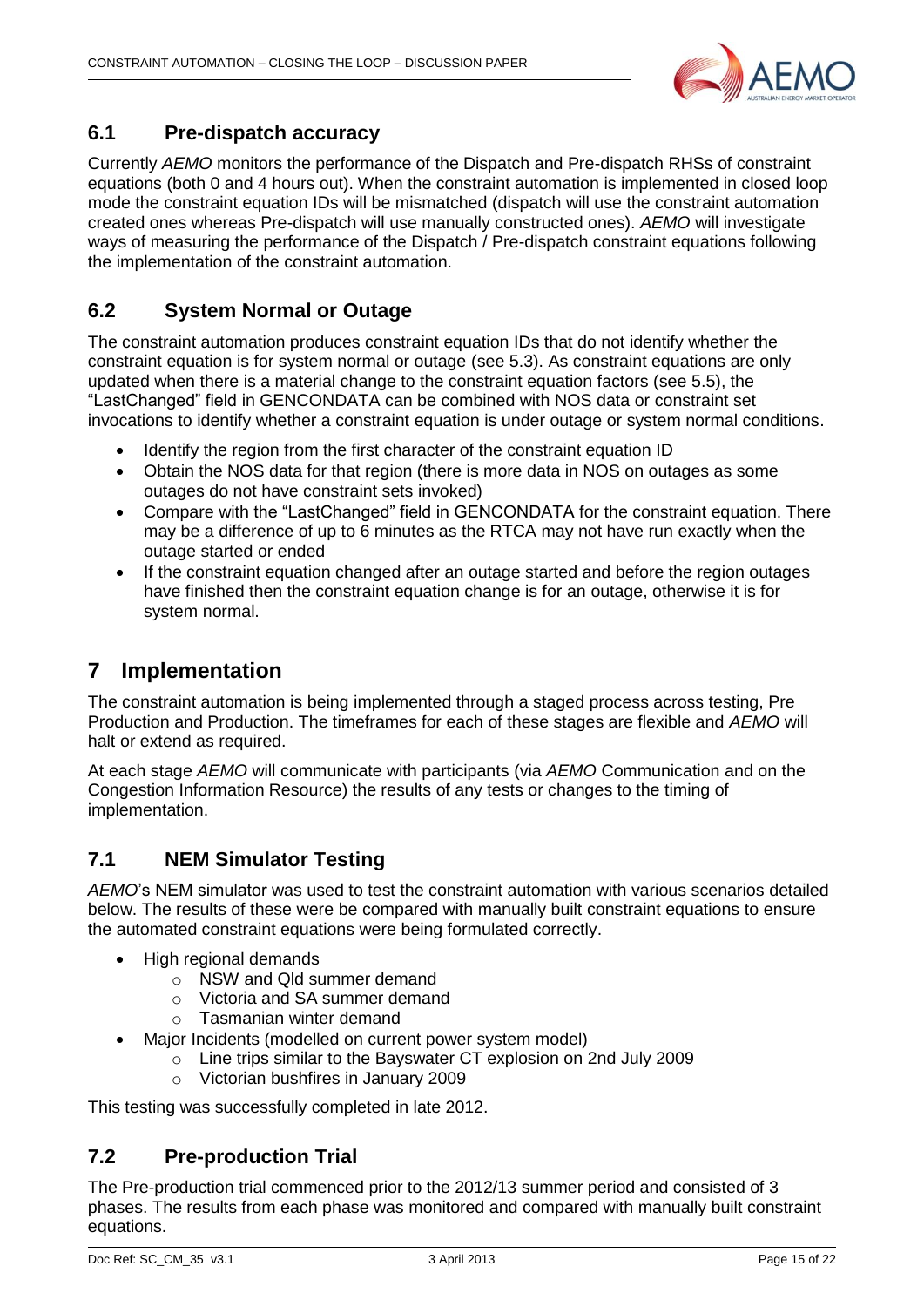

In the first month the constraint automation was restricted to updating 1 constraint equation per region and new constraint equations will not be implemented. The tripped / monitored elements that will be added to the white list for this phase will be:

- South Morang F2 transformer overload on no contingencies
- Brunswick to Richmond 220 cable overload on no contingencies
- Trip of Liddell to Newcastle (81), overload of Liddell to Tomago (82) line
- Trip of Calvale to Stanwell (855) line, overload of Calvale to Wurdong (871) line
- Trip of a Sheffield to Georgetown line, overload of Palmerston to Sheffield line
- Trip of a South East transformer, overload of remaining South East transformer

This phase will not occur over summer (if possible).

The second phase (2 months) added more contingencies to each region.

The third phase involved activating the functionality to add new violations automatically.

This trial is due to be completed by the end of March 2013.

#### <span id="page-15-0"></span>**7.3 Production**

The roll out of the constraint automation into *AEMO*'s Production market systems will mirror the Pre-Production phases.

The proposed implementation timetable is as follows:

Tuesday 9 April:

- Enable sending of Constraint Automation constraint equations to the electricity market systems for a single contingency / monitored line per region only
- *AEMO*'s electricity control room to invoke the CA\_AUTO constraint set

Tuesday 16 April:

 Enable a larger group of contingencies (4 to 5 per region) to be covered by Constraint Automation

Tuesday 23 April:

 Enable *AEMO*'s control room to be able to activate new contingencies via the auto list functionality

May 2013

 Review removing the dispatch RHSs of manually constructed constraint equations modelled by Constraint Automation

#### <span id="page-15-1"></span>**7.4 Post Production Review**

Manually built thermal overload constraint equations will continue to be required for future timeframes (Pre-dispatch and PASA). Once the constraint automation has been running in close loop for some time, *AEMO*'s constraint builders will assess whether removing the manually created thermal overload constraint equations is warranted.

## <span id="page-15-2"></span>**8 Future Stages**

*AEMO*'s plan is for further stages to extend the coverage of constraint automation into 5 minute Pre-dispatch, 30 minute Pre-dispatch and possibly ST PASA. As this requires solving loadflows for a number of intervals into the future it is a larger technical challenge than implementing for the Dispatch timeframe.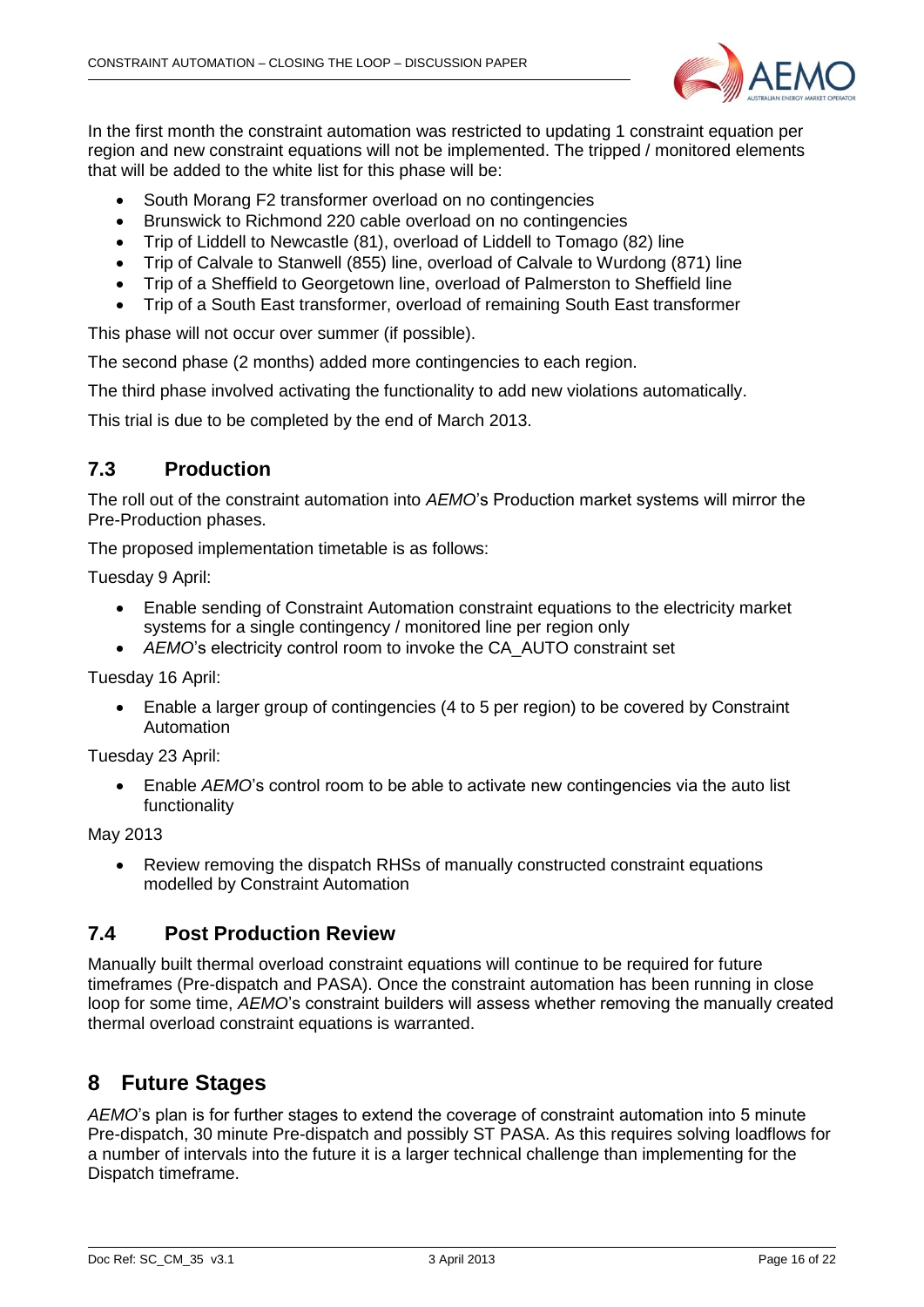

During the planning and design phase for stage 3 *AEMO* will determine what changes are needed to extend into Pre-dispatch (both 5 and 30 minute) and ensure design decisions take into account the goals for future stages.

*AEMO*'s EMS team are planning to deliver a 1 hour look-ahead RTCA. This contingency analysis will include all outages programmed into NOS 1 hour ahead. It is intended to use this as the basis to for future stages of the constraint automation.

<span id="page-16-0"></span>Both the NBT and NBET will have separate values for Pre-dispatch.

#### **Appendix 1: Plain English examples**

## **Constraint: V>NIL\_SMTXL\_B**

**Constraint type:** LHS<=RHS **Effective date:** 26/03/2013 **Author:** BATCH **Version No:** 1 **Weight:** 360 **Constraint active in:** Dispatch and DS PASA **5 Min Predispatch RHS:** 

**Constraint description:** Constraint Automation, O/L SMTS TRANSF F2TR 330 for Nil Trip Base Case. Generated by RTCA[EMS] Host MANVPEMP1(PP) **Impact:** Victorian Generation + Interconnectors **Source:** Constraint Automation **Limit type:** Thermal **Reason:** Nil Trip **Modifications:** New **Additional Notes:** Generated by RT CJD

#### **LHS=**

-0.9961 x Murray hydro (14 aggregated units) 0.5213 x Anglesea 0.4295 x Laverton North GT (2 aggregated units) -0.7341 x Dartmouth hydro -0.2542 x Eildon hydro unit 1 -0.2542 x Eildon hydro unit 2 - Hume (Vic) hydro 0.477 x Hazelwood unit 1 0.477 x Hazelwood unit 2 0.477 x Hazelwood unit 3 0.477 x Hazelwood unit 4 0.477 x Hazelwood unit 5 0.4201 x Hazelwood unit 6 0.4201 x Hazelwood unit 7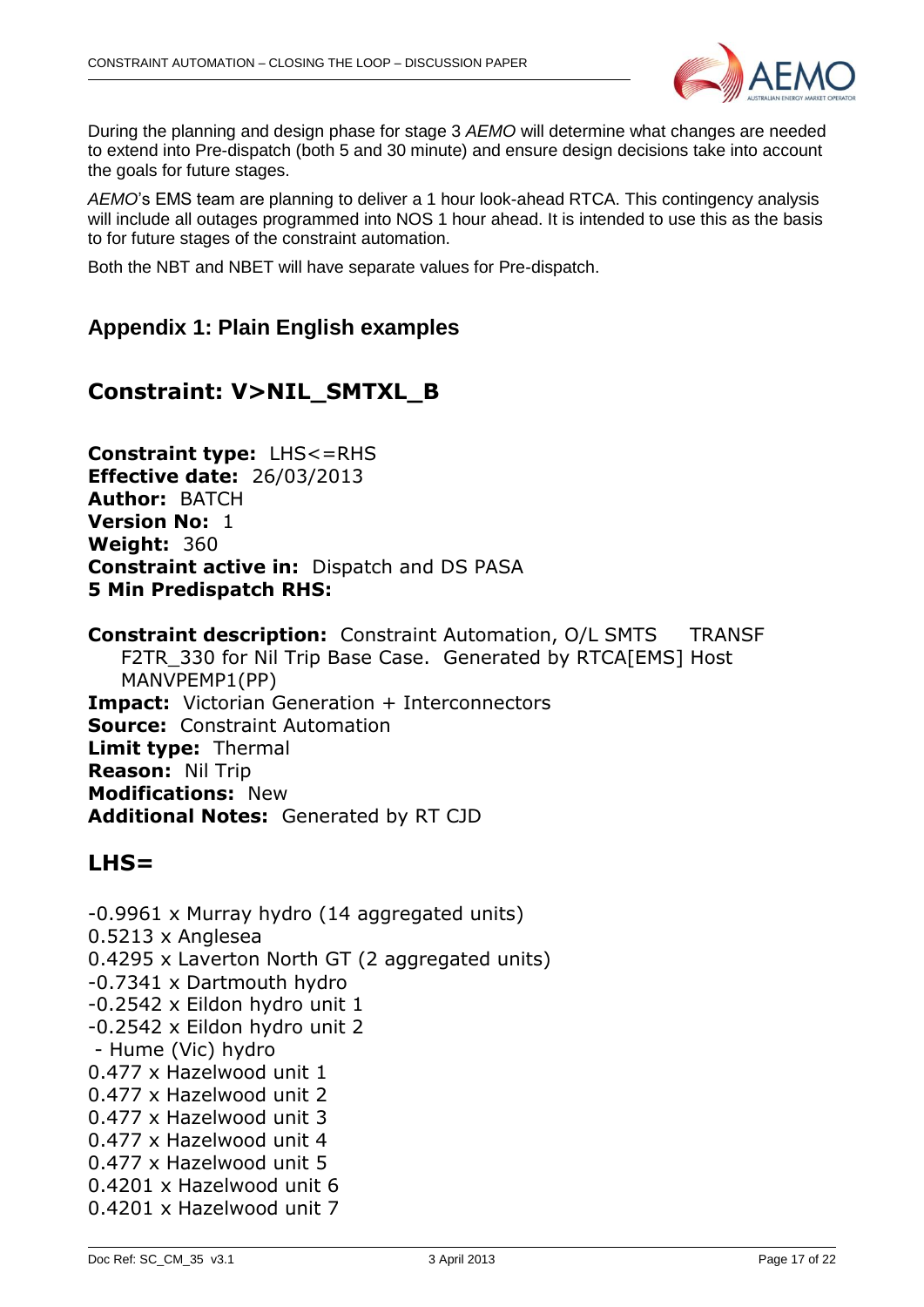

0.4201 x Hazelwood unit 8 0.4201 x Jeeralang A GT unit 1 0.4201 x Jeeralang A GT unit 2 0.4201 x Jeeralang A GT unit 3 0.4201 x Jeeralang A GT unit 4 0.477 x Jeeralang B GT unit 1 0.477 x Jeeralang B GT unit 2 0.477 x Jeeralang B GT unit 3 0.5499 x Loy Yang A unit 1 0.5498 x Loy Yang A unit 2 0.5498 x Loy Yang A unit 3 0.5498 x Loy Yang A unit 4 0.5498 x Loy Yang B unit 1 0.5498 x Loy Yang B unit 2 0.5498 x Valley Power GT (6 aggregated units) 0.6172 x Mortlake GT unit 1 0.6172 x Mortlake GT unit 2 -0.7341 x McKay Creek (units 1-6) plus Bogong hydro (units 1-2) aggregate 0.4201 x Morwell unit 4 0.4201 x Morwell unit 5 0.4201 x Morwell (units 1, 2 & 3 aggregated) 0.4201 x Bairnsdale GT unit 1 0.4201 x Bairnsdale GT unit 2 0.183 x Newport GT 0.4373 x Oaklands Hill Wind Farm -0.3074 x Somerton GT (4 aggregated units) -0.7341 x West Kiewa hydro (units 1 & 2 aggregated) -0.7341 x West Kiewa hydro (units 3 & 4 aggregated) 0.3709 x Yallourn W unit 1 0.3709 x Yallourn W unit 2 0.3709 x Yallourn W unit 3 0.3709 x Yallourn W unit 4 0.5498 x MW flow north on the Basslink DC Interconnector 0.2457 x MW flow west on the Murraylink DC Interconnector -0.6172 x MW flow west on the Vic-SA AC interconnector 0.9849 x MW flow north on the Vic to NSW AC Interconnector

## **RHS**

#### **Default RHS value=** 10000

#### **Dispatch RHS=**

- 3.1454 x **(** MVA on South Morang 500/330kV (F2) transformer, Line end switched MW
- + South Morang 500/330 kV (F2) transformer Continous Rating
- 35 {Margin}**)**
- + 0.5499 x [Loy Yang A unit 1]
- + 0.5498 x [Loy Yang A unit 3]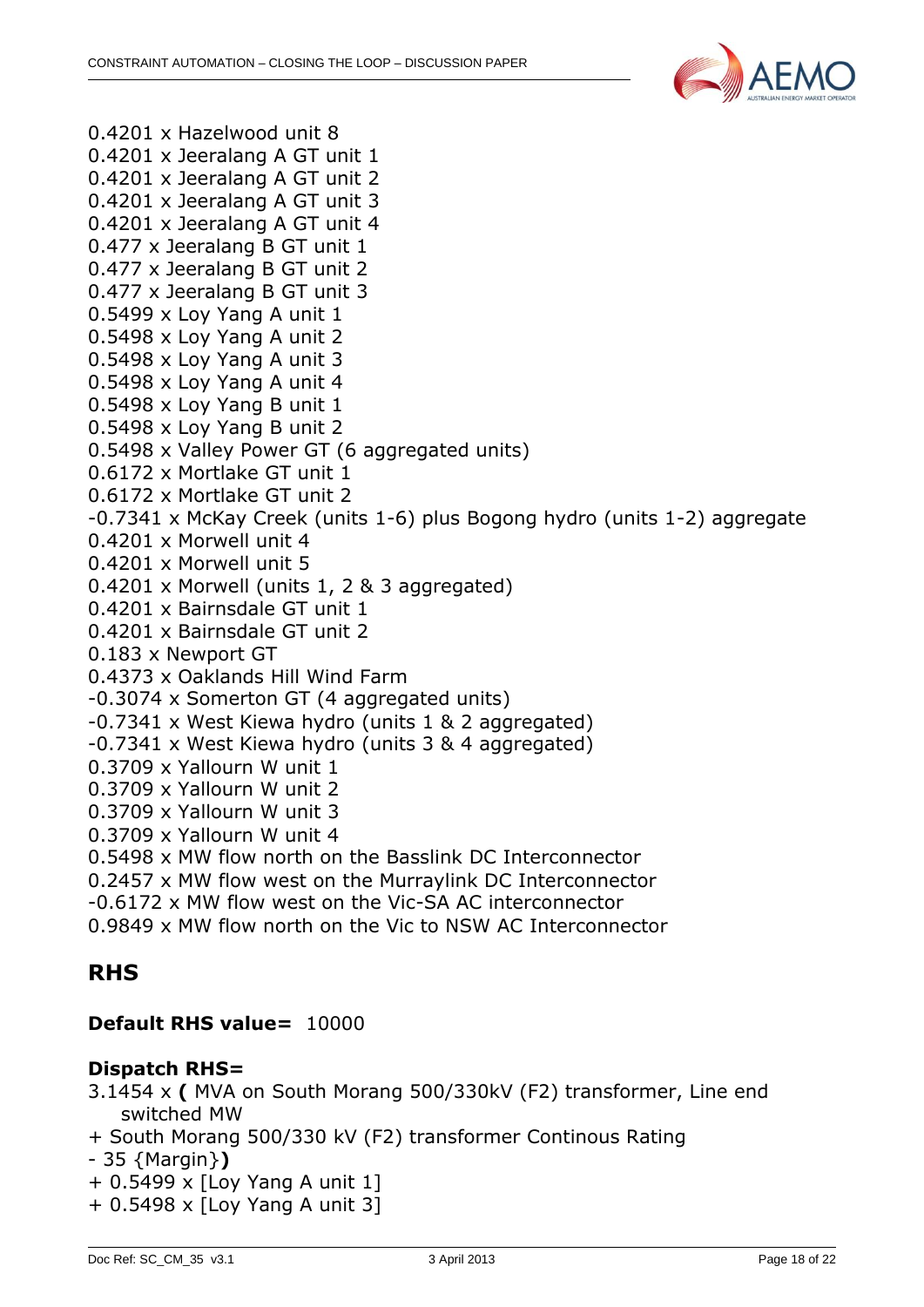

+ 0.5498 x [Loy Yang A unit 4] + 0.5498 x [Loy Yang A unit 2] + 0.5498 x [Loy Yang B unit 1] + 0.5498 x [Loy Yang B unit 2] + 0.3709 x [Yallourn W unit 2] + 0.3709 x [Yallourn W unit 3] + 0.3709 x [Yallourn W unit 4] + 0.477 x [Hazelwood unit 1] + 0.477 x [Hazelwood unit 2] + 0.477 x [Hazelwood unit 3] + 0.477 x [Hazelwood unit 4] + 0.477 x [Hazelwood unit 5] + 0.4201 x [Hazelwood unit 6] + 0.4201 x [Hazelwood unit 7] + 0.4201 x [Hazelwood unit 8] + 0.477 x [Jeeralang B GT unit 1] + 0.477 x [Jeeralang B GT unit 2] + 0.477 x [Jeeralang B GT unit 3] + 0.4201 x [Jeeralang A GT unit 1] + 0.4201 x [Jeeralang A GT unit 2] + 0.4201 x [Jeeralang A GT unit 3] + 0.4201 x [Jeeralang A GT unit 4]  $+ 0.183 \times$  [Newport GT] - 0.2542 x [Eildon hydro unit 1] - 0.2542 x [Eildon hydro unit 2] + 0.4201 x [Morwell unit 4] + 0.4201 x [Morwell unit 5] + 0.5213 x [Anglesea] + 0.6172 x [Mortlake GT unit 1] + 0.6172 x [Mortlake GT unit 2] + 0.4201 x [Bairnsdale GT unit 1] + 0.4201 x [Bairnsdale GT unit 2] + 0.4373 x [Oaklands Hill Wind Farm] + 0.5498 x [MW flow north on the Basslink DC Interconnector] + 0.2457 x [MW flow west on the Murraylink DC Interconnector] + 0.3709 x [Yallourn W unit 1] + 10000 x [Yallourn unit 1 status (=1 in 500kV mode, =0 otherwise)] - 0.7341 x [Dartmouth hydro] - Hume (Vic) hydro - 0.6172 x [MW flow west on the Vic-SA AC interconnector] + 0.9849 x [MW flow north on the Vic to NSW AC Interconnector] - 0.7341 x [McKay Creek (units 1-6) plus Bogong hydro (units 1-2) aggregate] - 0.7341 x [West Kiewa hydro (units 1 & 2 aggregated)] - 0.7341 x [West Kiewa hydro (units 3 & 4 aggregated)]  $+ 0.4201 \times$  [Morwell (units 1, 2 & 3 aggregated)] - 0.3074 x [Somerton GT (4 aggregated units)] + 0.4295 x [Laverton North GT (2 aggregated units)] + 0.5498 x [Valley Power GT (6 aggregated units)] - 0.9961 x [Murray hydro (14 aggregated units)]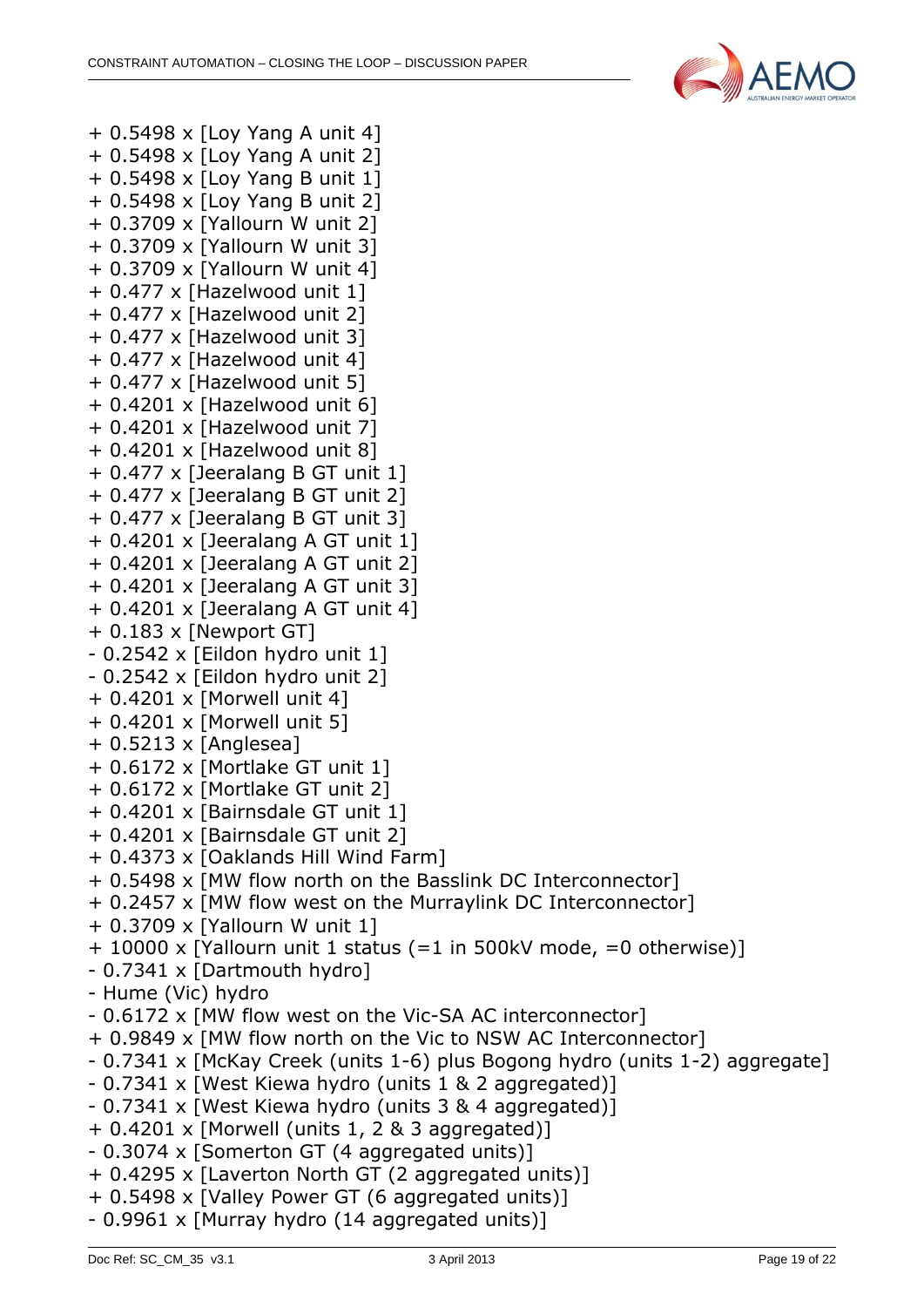

## **Constraint: Q>CLST\_CLWU**

**Constraint type:** LHS<=RHS **Effective date:** 25/03/2013 **Author:** BATCH **Version No:** 3 **Weight:** 20 **Constraint active in:** Dispatch and DS PASA **5 Min Predispatch RHS:** 

**Constraint description:** Constraint Automation, O/L 275KV\_871 @H24\_CALV for CTG LQIP on trip of 855 H24\_CALV-H29\_STAN 275KV LINE. Generated by RTCA[EMS] Host MANVPEMP1(PP) **Impact:** Old Generation + Interconnectors **Source:** Constraint Automation **Limit type:** Thermal **Reason:** Trip of 855 H24\_CALV-H29\_STAN 275KV LINE **Modifications:** New **Additional Notes:** Generated by RT CJD

### **LHS=**

-0.6781 x Barcaldine GT 0.1176 x Millmerran unit 1 0.1176 x Millmerran unit 2 -0.8021 x Barron Gorge hydro unit 1 -0.8021 x Barron Gorge hydro unit 2 0.1365 x Braemar 1 GT unit 1 0.1365 x Braemar 1 GT unit 2 0.1365 x Braemar 1 GT unit 3 0.1365 x Kogan Creek 0.1365 x Braemar 2 GT unit 5 0.1365 x Braemar 2 GT unit 6 0.1365 x Braemar 2 GT unit 7 0.1365 x Darling Downs GT + Callide B unit 1 + Callide B unit 2 + Callide C unit 3 + Callide C unit 4 0.1588 x Condamine CCGT -0.8016 x Townsville GT (Yabulu) unit 2 -0.93 x Gladstone unit 1 -0.93 x Gladstone unit 2 -0.9611 x Gladstone unit 3 -0.9611 x Gladstone unit 4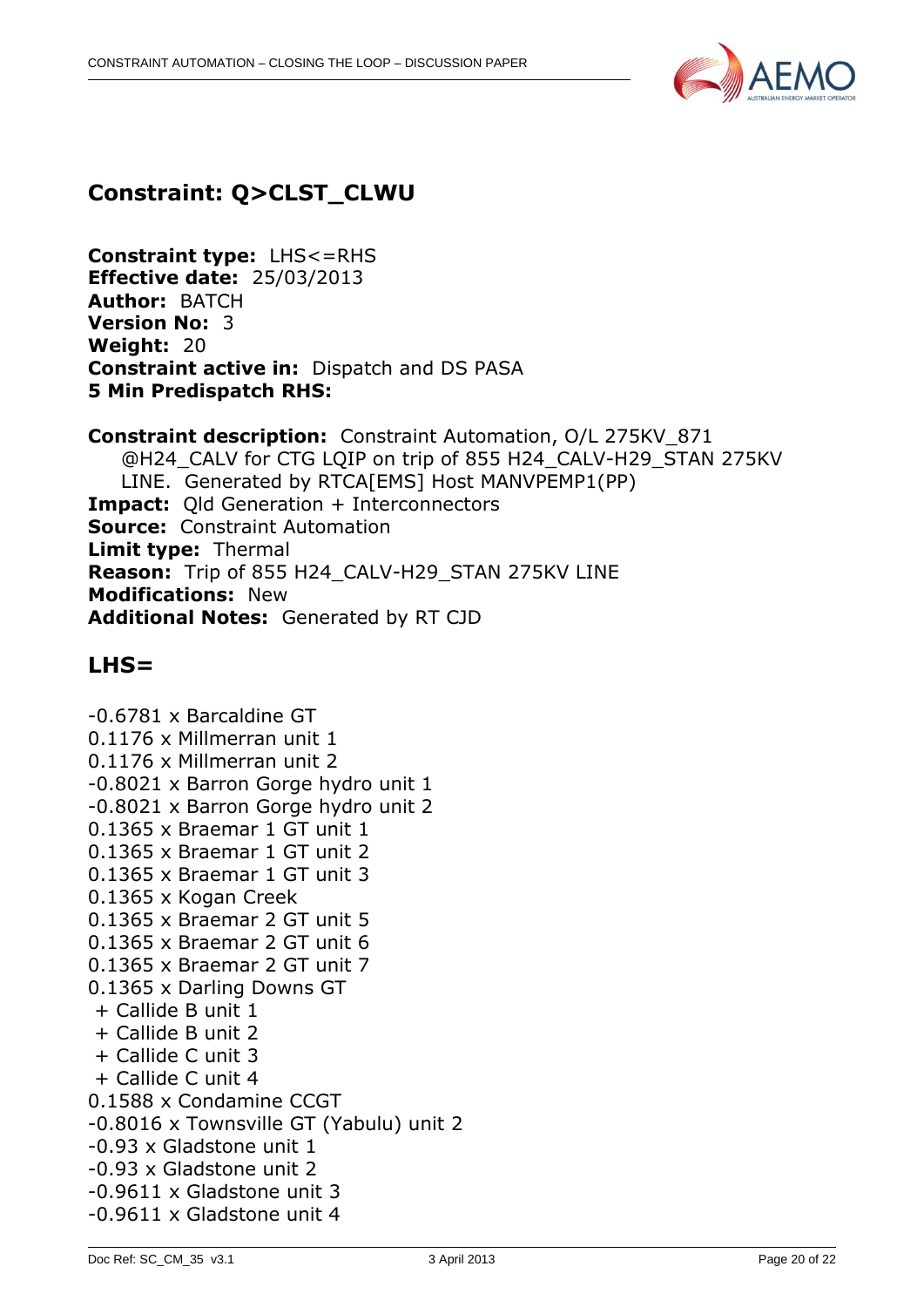

-0.93 x Gladstone unit 5 -0.93 x Gladstone unit 6 -0.8021 x Kareeya hydro unit 1 -0.8021 x Kareeya hydro unit 2 -0.8021 x Kareeya hydro unit 3 -0.8021 x Kareeya hydro unit 4 -0.7975 x Mackay GT -0.8015 x Mt Stuart GT unit 1 -0.8015 x Mt Stuart GT unit 2 -0.8015 x Mt Stuart GT unit 3 0.1042 x Oakey GT unit 1 0.1042 x Oakey GT unit 2 0.1588 x Roma GT unit 7 0.1588 x Roma GT unit 8 -0.8506 x Stanwell unit 1 -0.8506 x Stanwell unit 2 -0.8506 x Stanwell unit 3 -0.8506 x Stanwell unit 4 0.1588 x Tarong North 0.1588 x Tarong unit 1 0.1588 x Tarong unit 2 0.1588 x Tarong unit 3 0.1588 x Tarong unit 4 -0.8017 x Townsville GT (Yabulu) unit 1

0.1227 x MW flow north on the QNI AC Interconnector

## **RHS**

#### **Default RHS value=** 10000

#### **Dispatch RHS=**

2.8094 x **(** -1 x [MVA on 871 275kV feeder from Calvale, Line end switched MW]

- 0.6531 x [MW flow on 855 275kV feeder at Calvale, Line end switched MW]
- + Qld: 871 Calvale to Wurdong 275kV Emergency Rating
- 35 {Margin}**)**
- + 0.1176 x [Millmerran unit 1]
- + 0.1176 x [Millmerran unit 2]
- + 0.1365 x [Braemar 1 GT unit 1]
- + 0.1365 x [Braemar 1 GT unit 2]
- + 0.1365 x [Braemar 1 GT unit 3]
- + 0.1365 x [Braemar 2 GT unit 5]
- + 0.1365 x [Braemar 2 GT unit 6]
- + 0.1365 x [Braemar 2 GT unit 7]
- + 0.1588 x [Roma GT unit 7]
- + 0.1588 x [Roma GT unit 8]
- + 0.1588 x [Tarong unit 1]
- + 0.1588 x [Tarong unit 2]